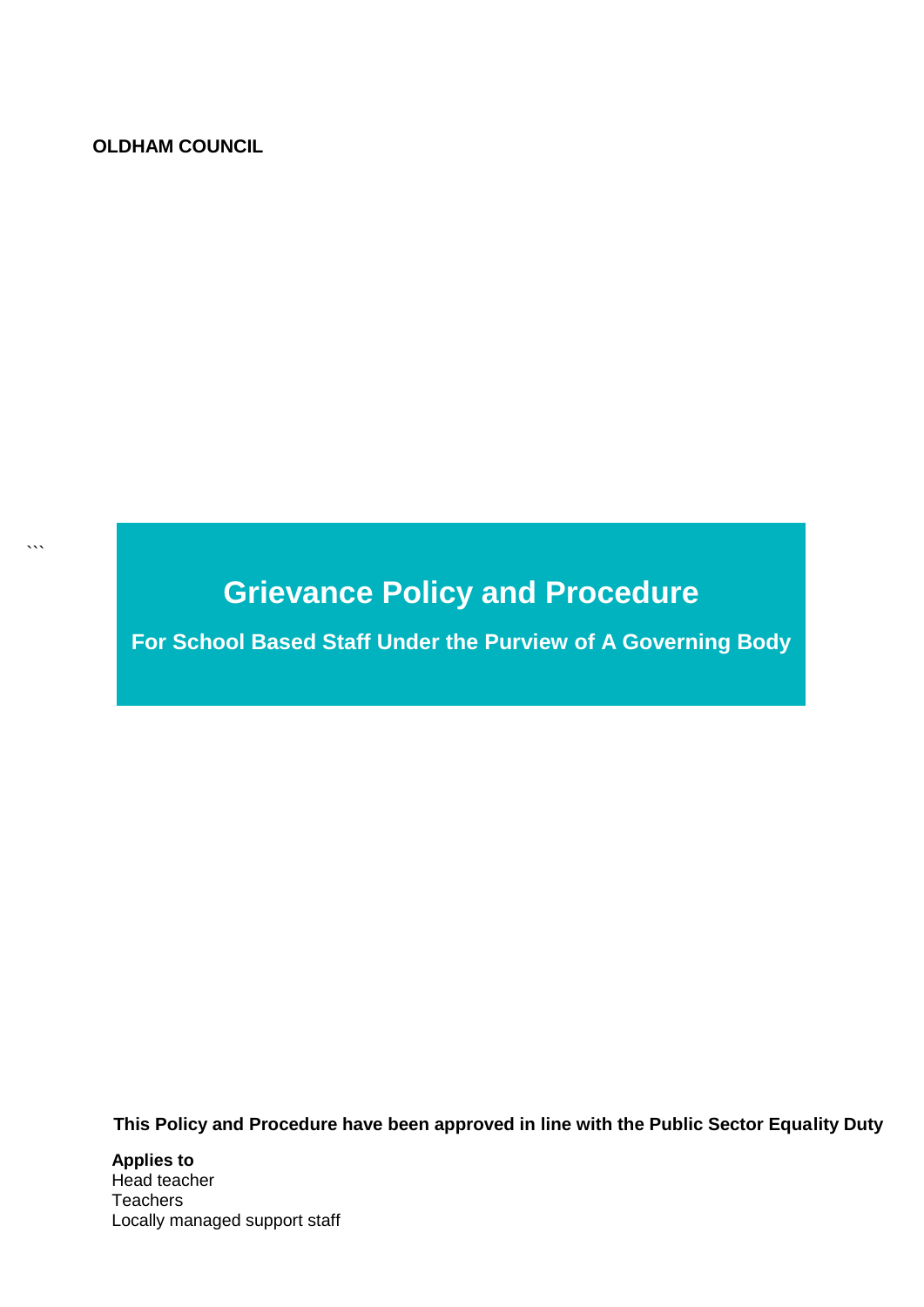|             | <b>CONTENTS</b>                        | <b>PAGE</b>    |  |  |  |  |  |  |
|-------------|----------------------------------------|----------------|--|--|--|--|--|--|
|             | Introduction                           | 3              |  |  |  |  |  |  |
|             | <b>Employees Covered</b>               | 3              |  |  |  |  |  |  |
|             | <b>Definitions and Abbreviations</b>   | 3              |  |  |  |  |  |  |
|             | Scope                                  | 3              |  |  |  |  |  |  |
|             | <b>General Principles</b>              | $\overline{4}$ |  |  |  |  |  |  |
|             | Mediation                              | 5              |  |  |  |  |  |  |
|             | <b>Grievance Procedure</b>             | 6              |  |  |  |  |  |  |
|             | Informal Stage                         | 6              |  |  |  |  |  |  |
|             | <b>Formal Procedure</b>                | $\overline{7}$ |  |  |  |  |  |  |
|             | <b>Stage One</b>                       | $\overline{7}$ |  |  |  |  |  |  |
|             | Stage Two                              | 8              |  |  |  |  |  |  |
|             | <b>Supporting Notes</b>                | 8              |  |  |  |  |  |  |
|             | Records                                | 9              |  |  |  |  |  |  |
|             | Sources of Information                 | 10             |  |  |  |  |  |  |
|             | Interpreting the Policy                | 10             |  |  |  |  |  |  |
|             |                                        |                |  |  |  |  |  |  |
|             | <b>APPENDICES</b>                      |                |  |  |  |  |  |  |
| A           | <b>Standard letter</b>                 | 11             |  |  |  |  |  |  |
| B           | Notification of Outcome<br>12          |                |  |  |  |  |  |  |
| $\mathsf C$ | Grievance forms                        | $13 - 20$      |  |  |  |  |  |  |
| D           | Public Interest Disclosure Act (1998)  | $21 - 22$      |  |  |  |  |  |  |
| Е           | Format of Grievance (Stage One)        | 23             |  |  |  |  |  |  |
| F           | Format of Grievance Appeal (Stage Two) | 24             |  |  |  |  |  |  |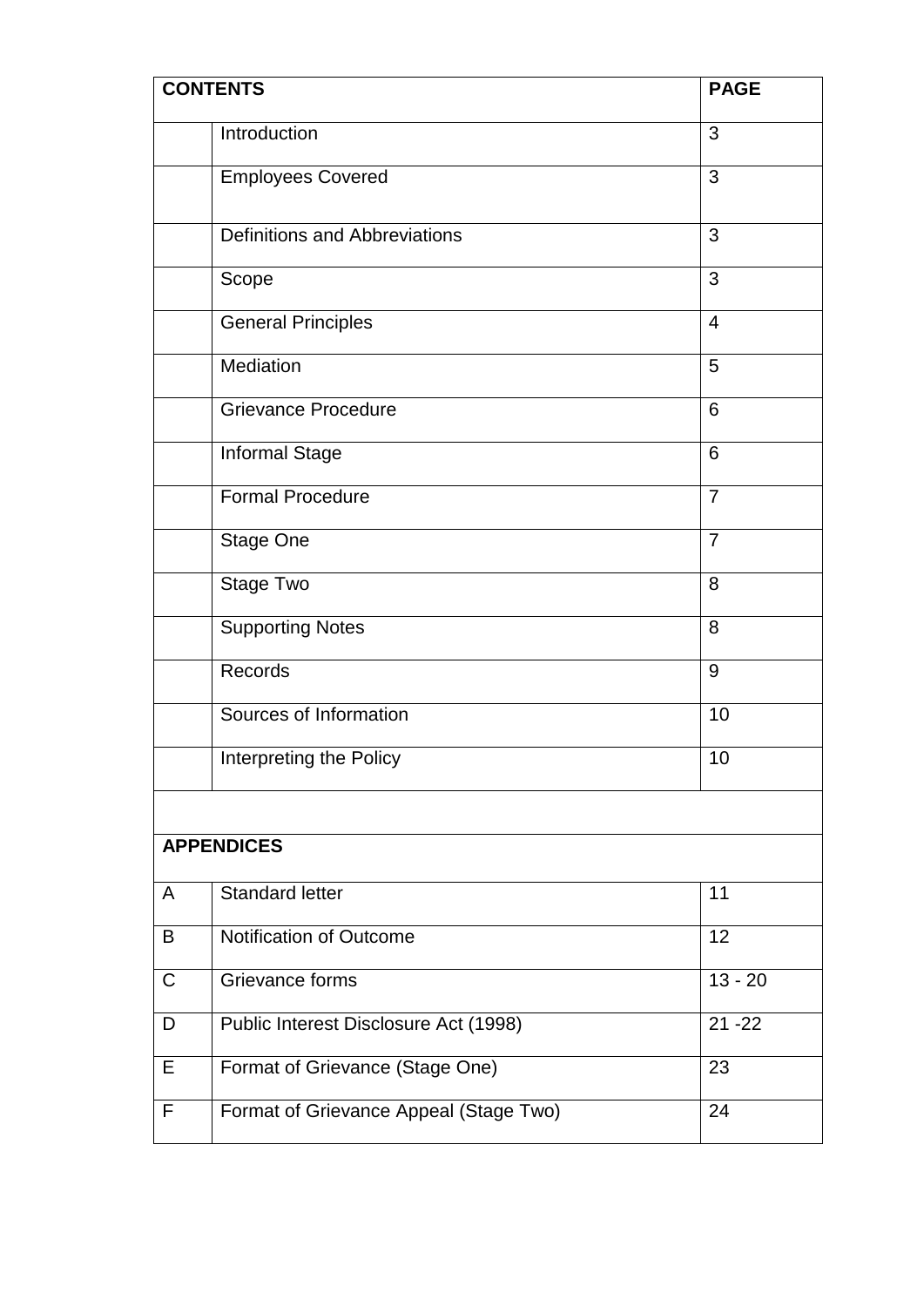#### **INTRODUCTION**

The Grievance Procedure provides a support mechanism for employees to raise concerns related to their employment. It aims to maintain good working relations between managers and employees and to resolve individual grievances as quickly as possible in an equitable way.

#### **EMPLOYEES COVERED BY THIS PROCEDURE**

This procedure applies to all school employees whose employment is under the purview of a Governing Body

#### **DEFINITIONS AND ABBREVIATIONS**

Trade Union Representative means any representative of a trade union or any other staff representative.

SHRA means a Senior Human Resource Adviser and includes another member of the HR team who may be providing support

#### **SCOPE**

The procedure is designed to ensure that employee's complaints arising out of their employment can be resolved in a fast, fair and consistent manner. The procedure applies to all members of staff regardless of grade or position, hours worked per week or whether the contract is permanent or temporary or fixed term.

The Grievance procedure can be used to resolve any problems with the exception of the following:-

- Disciplinary matters;
- Grading matters;
- Selection for redundancy;
- Matters relating to income tax;
- Matters relating to national insurance;
- The rules relating the local government, pension scheme, or the Teachers Superannuation Scheme;
- Retirement on the grounds of ill health; or
- Any other matter where there is already a laid down procedure for resolving problems

The procedure is designed to enable employees to exercise their right to raise grievances relative to their employment and have them heard and settled.

Where the grievance is against the head teacher, the Chair of Governors will be responsible for the operation of these procedures and should consult with the schools delegated Senior Human Resource Adviser.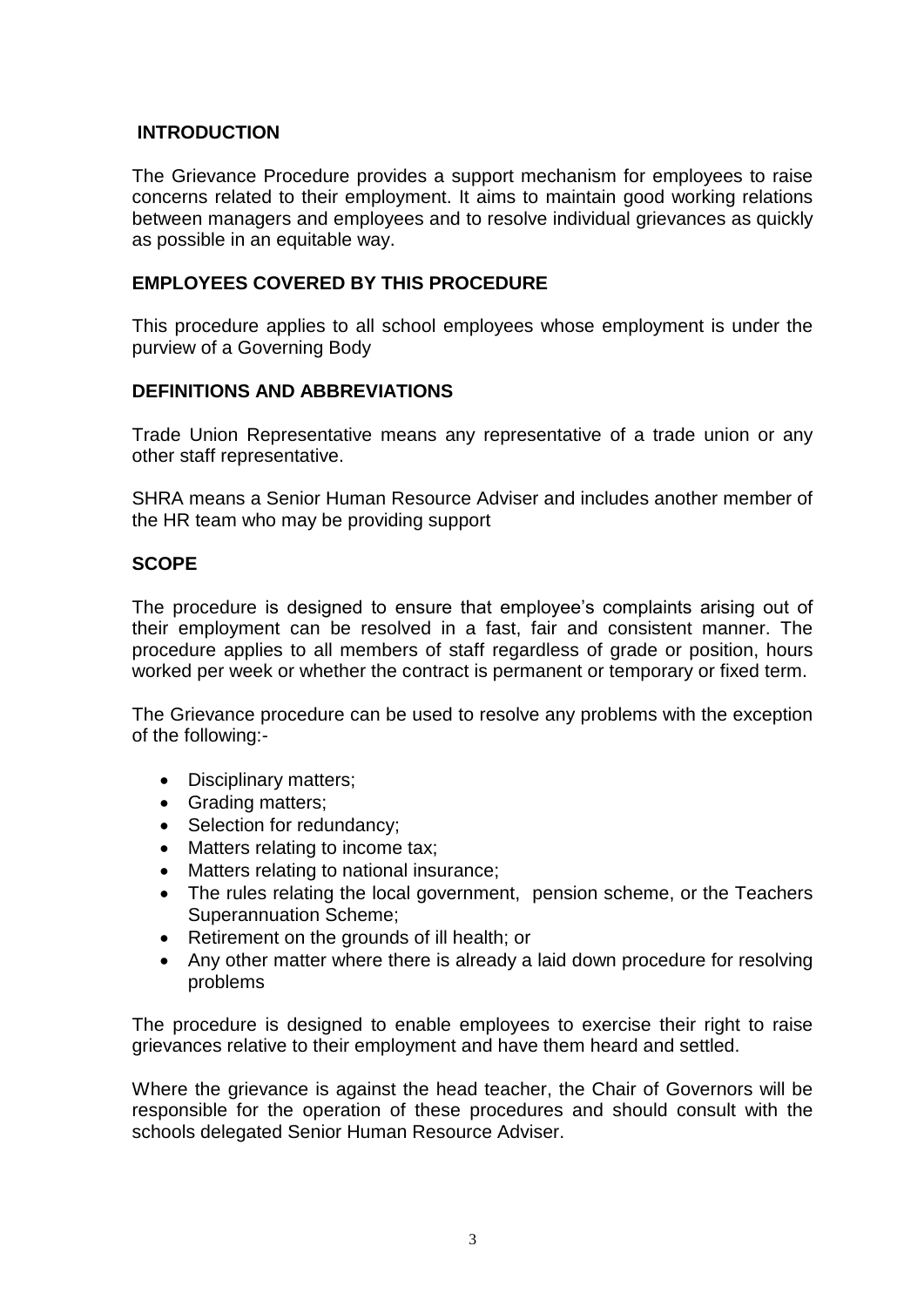Where it can be established that an employee has raised a vexatious grievance, the employee may be subject to disciplinary action.

This policy and procedure has been locally adopted by the Governing Body of the school

#### **GENERAL PRINCIPLES**

- This policy and procedure is to be operated in accordance with the ACAS Code and the principles of natural justice.
- Where situations arise that are not anticipated by this policy, and where the ACAS Code does not offer specific guidance the principles of natural justice will be followed in reaching a conclusion.
- Any employee who raises a grievance must be given a copy of this policy and procedure.
- The grievance policy and procedure is not an appropriate means of settling differences of opinion between employees unless they feel that their terms and conditions of service have been adversely affected by such circumstances.
- A member of staff who raises a grievance, or against whom a grievance has been raised, has the right to be accompanied and represented at any hearing which they are required or invited to attend under the procedure. They may choose to be accompanied by a trade union representative or a work based colleague.
- A group of employees who raise a grievance have the right to be accompanied by a trade union representative or work based colleague, or they may elect a spokesperson or form a small committee (no more than 3 members) to present the grievance themselves.
- Work based colleagues are entitled to reasonable paid time off from work to prepare for and to attend such a hearing.
- Employees making a disclosure under the Public Interest Disclosure Act (Whistle blowing) are not required to follow this policy in making such a disclosure.
- There is no compulsion on work based colleagues to attend hearings at the request of colleagues and individual employees must not be pressurised to act in such a capacity for a colleague against their will.
- Whilst any grievance is subject to this procedure the status quo shall apply, i.e. whatever lawful practice, instruction or agreement existed prior to the grievance being formally raised. No action by either party to this agreement shall be taken until the grievance has been resolved or all stages have been exhausted.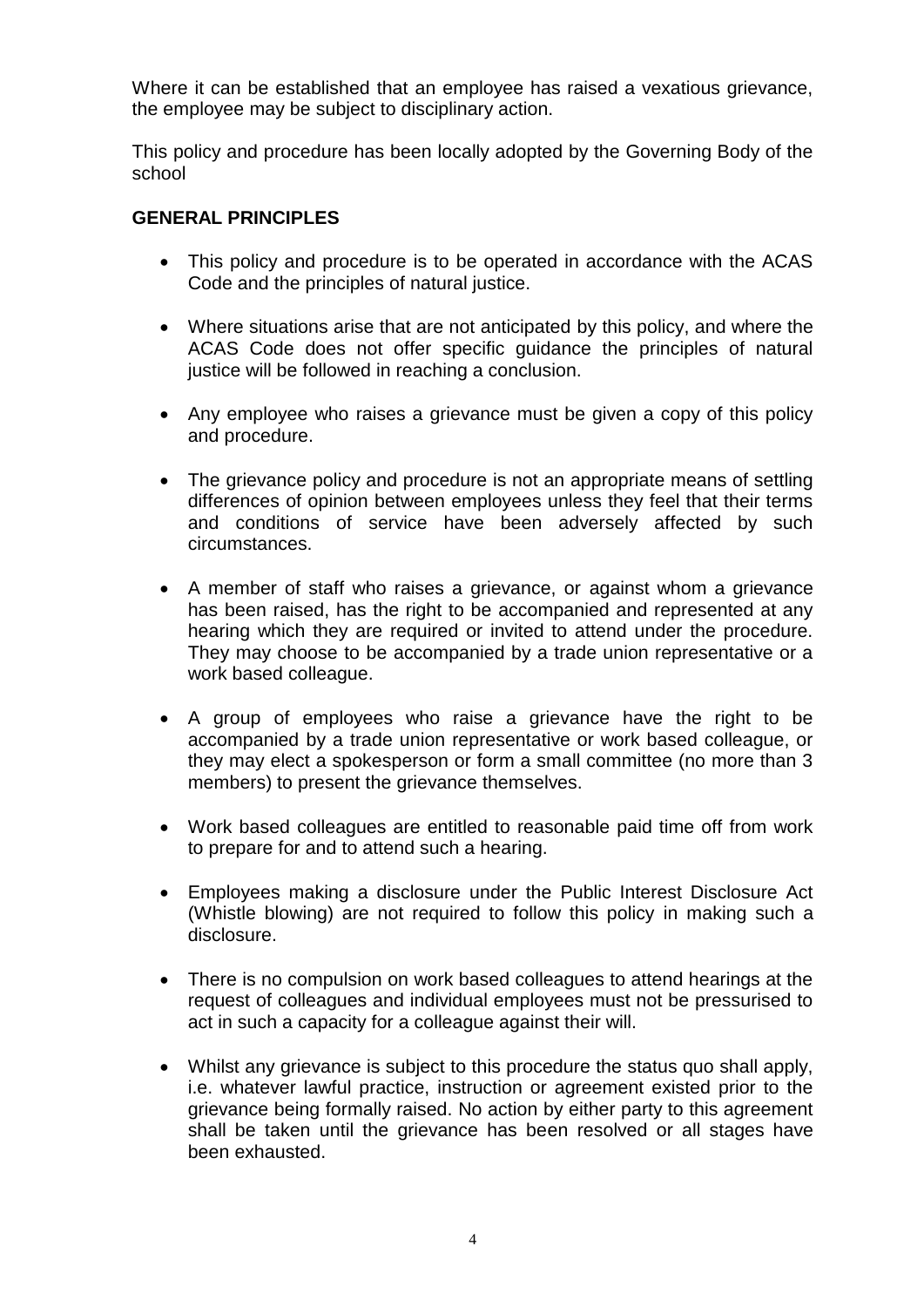- Grievances should be dealt with as quickly and efficiently as possible.
- The aim of this policy is to operate within the time limits specified however it may not always be possible to achieve this due to the availability of relevant individuals and the occurrence of school holidays. Failure to adhere the time limits shall not render the operation of the policy invalid.
- With the agreement of all parties the procedure can be used flexibly e.g. it may be agreed to dispense with a stage in the procedure in order to settle the matter quickly.
- Where it is not possible to keep to the time limits set out in the procedure the employee raising the grievance must be informed of the reason for the delay and the anticipated length of the delay.
- This policy may operate during school holidays subject to the agreement and availability of the relevant parties, for example if a grievance reaches the second stage of the process shortly before the summer break with the agreement of the parties the appeal hearing need not be delayed until the start of the autumn term.
- Where TU representation is requested the employer must take reasonable steps to allow for this representation, as this is a statutory right. If the TU or professional association representatives are not available for the first date suggested, the school or their representative will seek to negotiate a mutually agreeable date and time for the meeting/hearing. In the event that a mutually agreeable date and time cannot be agreed (within a timescale regarded as reasonable under the policy by the school) the school may set a date and time for meeting/hearing.
- An employee or representative who cannot attend a meeting because of illness or another unforeseen circumstance should notify the head teacher at the earliest opportunity and give full reasons. The meeting will be rearranged but if the employee or representative fails to attend a second time then the meeting may proceed in their absence if having been informed of the reasons for non attendance the head teacher is satisfied it would be reasonable to proceed. The reasons for non attendance will be recorded.

#### **MEDIATION**

It may be appropriate for the matter to be dealt with by way of mediation, depending on the nature of the grievance. An independent third party or mediator can sometimes help resolve grievance issues. The role of a mediator is to discuss the issues raised in the grievance with all parties involved and seek to facilitate a resolution. Mediation is a voluntary process and will only be used if all parties involved in the grievance agree.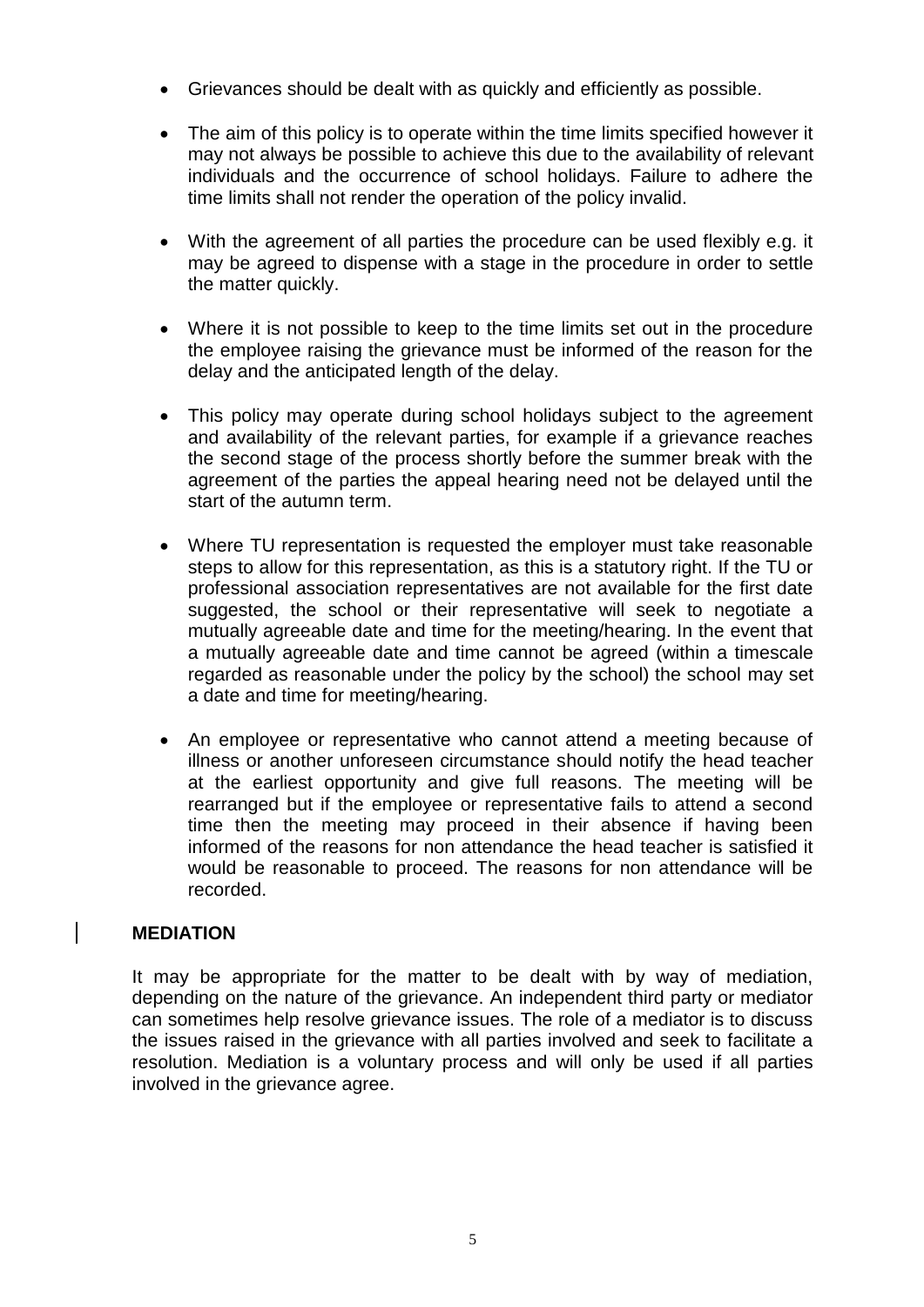#### **GRIEVANCE PROCEDURE**

#### **Informal Stage:**

Where a member of staff has a grievance which involves a colleague or colleagues he/she should initially endeavour to resolve the matter by a direct approach to the member of staff concerned or raise the matter with their line manager or head teacher.

Where a head teacher has a grievance with either a colleague or the Governors he/she should attempt to resolve the matter by a direct approach to the colleague or the Governors.

If an employee has a grievance against their head teacher, he/she should attempt to resolve the matter by a direct approach to the head teacher.

Where an employee seeks to secure a meeting with their line manager or head teacher to seek assistance in resolving the grievance informally, the request for such meeting shall be made in writing and a meeting arranged within **five working** or **seven consecutive days** of the request being made.

The senior person identified as the appropriate person to respond to the grievance at this stage should endeavour to resolve the problem personally, or by mutual agreement, in consultation with other employee(s). It may also be appropriate, by agreement, to consult the Head Teacher, Chair of Governors, officers of the LA or trade union representatives.

The appropriate senior manager will advise the employee bringing the grievance of his/her decision and any action required, verbally within two working days and, if requested in writing within five working days of the discussion (This letter must also inform the employee of the steps he/she should take to raise the matter under the formal procedure if they are dissatisfied with the outcome, using the form contained in Appendix C).

If the grievance is not resolved and the matter is not directly related to the Head Teacher, he / she must write to the Head Teacher stating the nature of their dissatisfaction and requesting that the grievance move to stage one of the formal procedure, using the form given in Appendix C.

If the employee's grievance is not resolved but it is not appropriate to make a direct approach to the Head Teacher because of:

- a) His/her involvement
- b) He/she has already made a decision on the matter at the informal stage
- c) It is a grievance relating to Head Teacher

The employee should write to the Chair of the Governing Body requesting that the matter proceed to Stage One of the formal procedure, using the form given in Appendix C. The form must be received by the Chair of Governors within 5 working days of the employee receiving written/verbal notification of the decision at the end of the informal stage.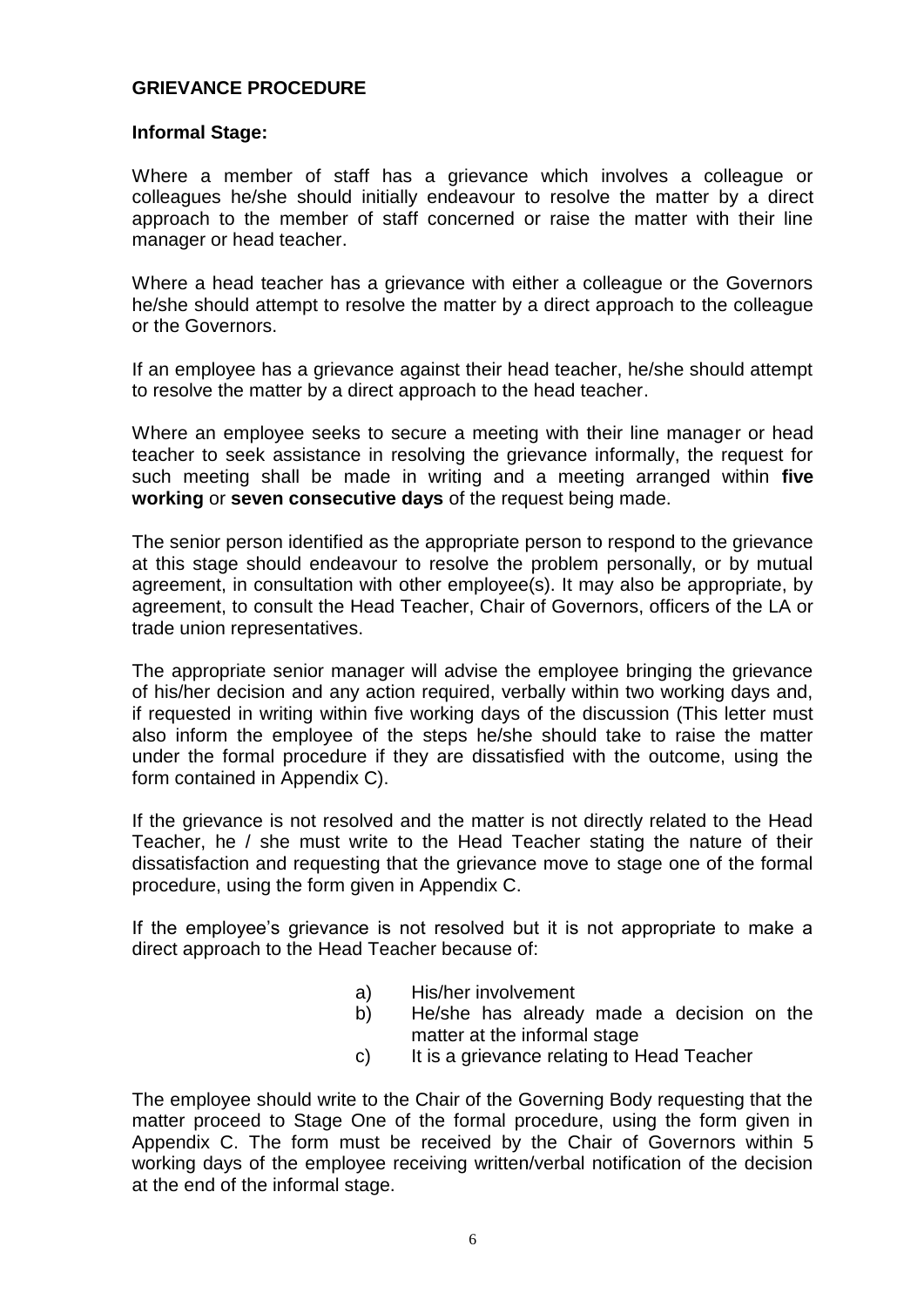There is the option of directly raising a grievance in the formal procedure.

# **FORMAL PROCEDURE**

#### **Stage One**

Where the grievance has not been resolved under the informal procedures described above, the member of staff concerned should complete and submit a formal stage one grievance statement form (Appendix C ) to the head teacher, together with any relevant documents without unreasonable delay. The employee should clearly state both why he/she is raising a formal grievance (including the nature of the grievance) and the resolution/outcome sought.

The Head teacher / Chair of Governors will convene a meeting normally within ten working days of receiving the stage one grievance statement form. All documents to be considered at the meeting and the names of any witnesses will be exchanged beforehand, normally five working days before the meeting, and made available to members of the committee at the meeting.

Present at the meeting will be the employee, his/her representative and the senior officer /head teacher who initially heard the grievance at the informal stage

At the meeting the employee (or his/her representative) must explain:

- $\triangleright$  Why he/she is still aggrieved:
- $\triangleright$  What the suggested solution to the grievance is; and/or
- $\triangleright$  What the employee wants management to do in order for the grievance to be suitably resolved

The Head teacher/Chair of Governors will advise the employee of the decision and any action required, in writing, normally within five working days of the meeting. The letter will explain how the member of staff should proceed if the grievance is not resolved to his/her satisfaction, by requesting an appeal using the form in Appendix C.

If the employee is dissatisfied with the decision, the employee has the right to progress the matter to a stage two hearing under the formal procedure. The employee must notify the head teacher/Chair of Governors of this by completing and submitting a stage two grievance statement form within ten working days of receiving the committee's written response. If this does not occur the grievance will be considered as suitably resolved and the employee will not be able to raise the grievance again.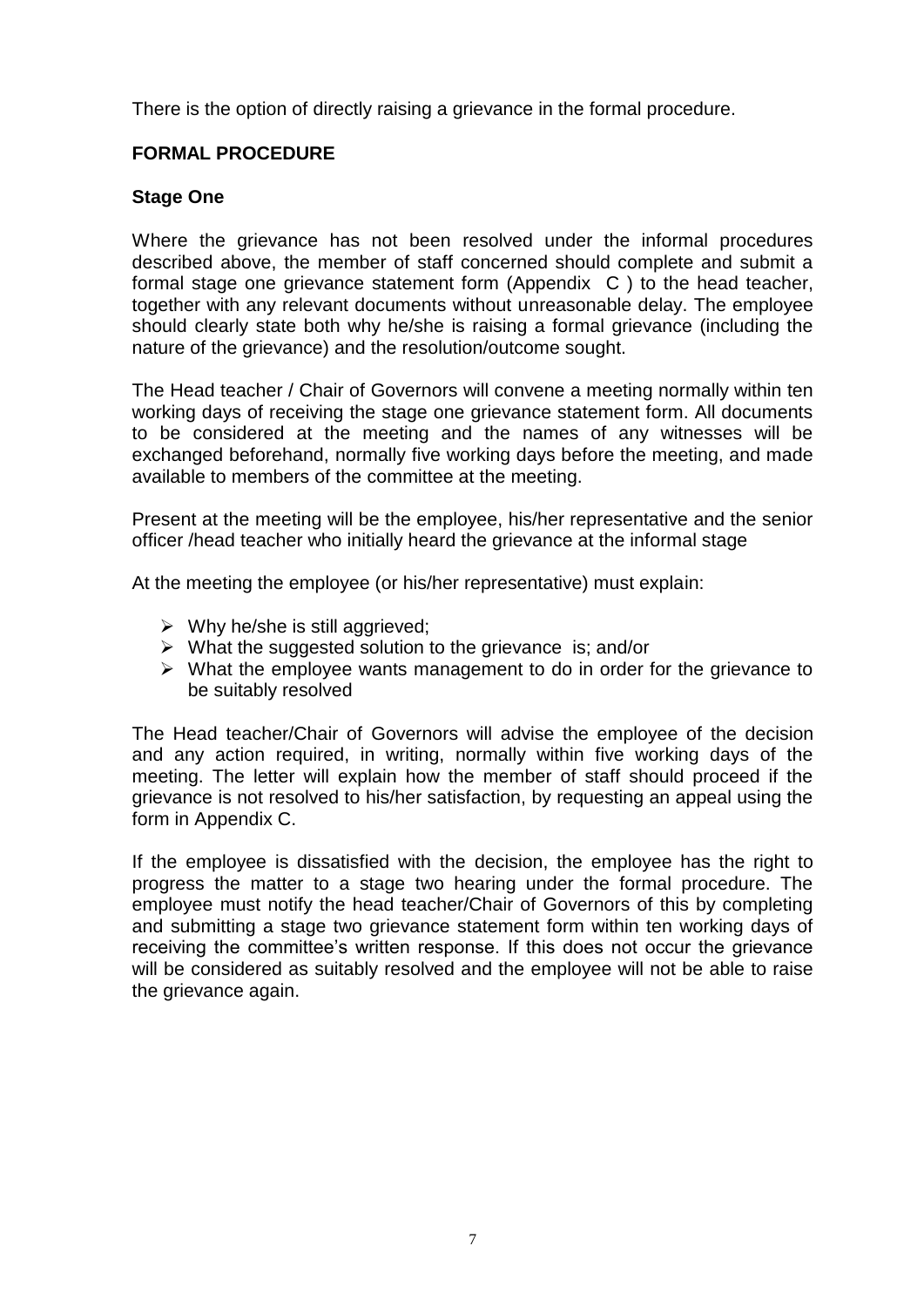#### **Stage Two**

In those cases where the formal written appeal is received by the Head Teacher, the Head Teacher will forward it to the Chair of the Appeals Committee. The stage two grievance statement form must contain full details of the grievance, including copies of all documentation submitted in relation to stage one of the procedures.

In those cases where the formal written appeal is received by the Chair of Governors, the Chair will forward it to the Chair of the Appeals Committee. The stage two grievance statement form must contain full details of the grievance, including copies of all documentation submitted in relation to stage one of the procedures.

The Chair of the Appeals Committee will convene a meeting of the Committee, normally within ten working days of receiving the stage two grievance statement forms. All documents to be considered at the meeting and the names of any witnesses will be exchanged beforehand, ideally five days before, and made available to members of the committee at the meeting.

Present at the meeting will be the employee, his/her representative and the Head teacher or Chair of Governors who initially heard the grievance at the stage one.

At the meeting the employee (or his/her representative) must explain:

- $\triangleright$  Why he/she is still aggrieved, following stage one;
- $\triangleright$  What the suggested solution to the grievance is; and/or
- $\triangleright$  What the employee wants management to do in order for the grievance to be suitably resolved

The Chair of the Appeals Committee will advise the employee of the Committee's decision and any action required, in writing, within five working days of the hearing.

The decision of the committee is final and there is no further right of appeal.

#### **SUPPORTING NOTES**

Once a Grievance has commenced additional issues cannot be added as the grievance progresses through the stages. New grievance issues must commence at the appropriate stage.

If the grievance relates to the employee's immediate Supervisor/Line Manager, the employee should submit the grievance in the first instance to the Head teacher but still at the informal stage.

Where a grievance involves an employee being aggrieved with a colleague, the Chair of the hearing may suggest meeting with each employee (and his/her representative) individually in the first instance.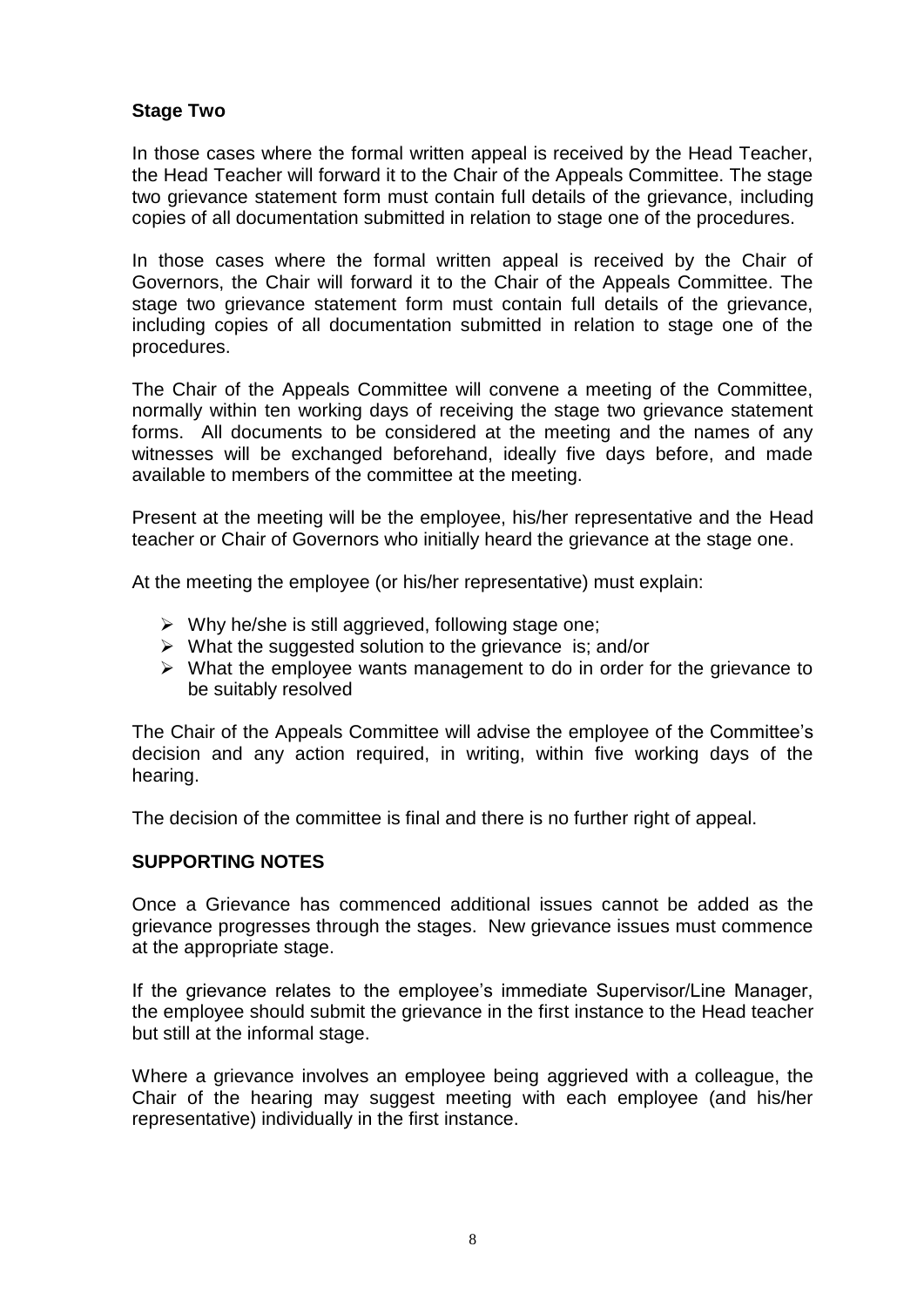Where a grievance is deemed to have been suitably resolved because the employee did not progress the grievance within the specified time limit, the employee will not be able to re-submit the same grievance.

Once the Grievance procedure has been completed, in line with this procedure, the employee will not be able to re-start the procedure in respect of the same grievance, unless the action decided upon by management to resolve the grievance has not been implemented.

Any changes to the timescales identified in this procedure must be by mutual agreement. If not, the procedure will automatically progress to the next stage, unless already at Stage 2, where the Chair will assess the reasonableness of the failure to agree the delay, at the hearing .

If grievances are submitted during periods of absence by any party involved, the time limits for the responses will not commence until all the parties are back in work unless agreed otherwise by all parties involved.

#### **Records**

The school will keep appropriate records of grievances that are presented by employees. The ACAS code recommends that such records will include:

- a) The nature of the grievance raised
- b) A copy of the written statement of grievance
- c) School Management's response
- d) A record of the action taken
- e) A record of the reasons for the action taken
- f) Whether there was an appeal, and if so the outcome.
- g) A record of any relevant subsequent developments.

It is recommended that schools use the pro-forma in Appendix C to keep a permanent record of grievances raised. These must be kept together in a file for such records, along with all relevant documents, and must NOT be placed on employees personal files.

All paperwork relating to a grievance must be kept either by the school or centrally by the Advisory & Consultancy Service for a period of 6 months from conclusion of the process.

All minutes of committees of the governing body that have considered a grievance will be forwarded to the next full governing body as a private and confidential matter (once the deadline or opportunity to appeal has been exhausted).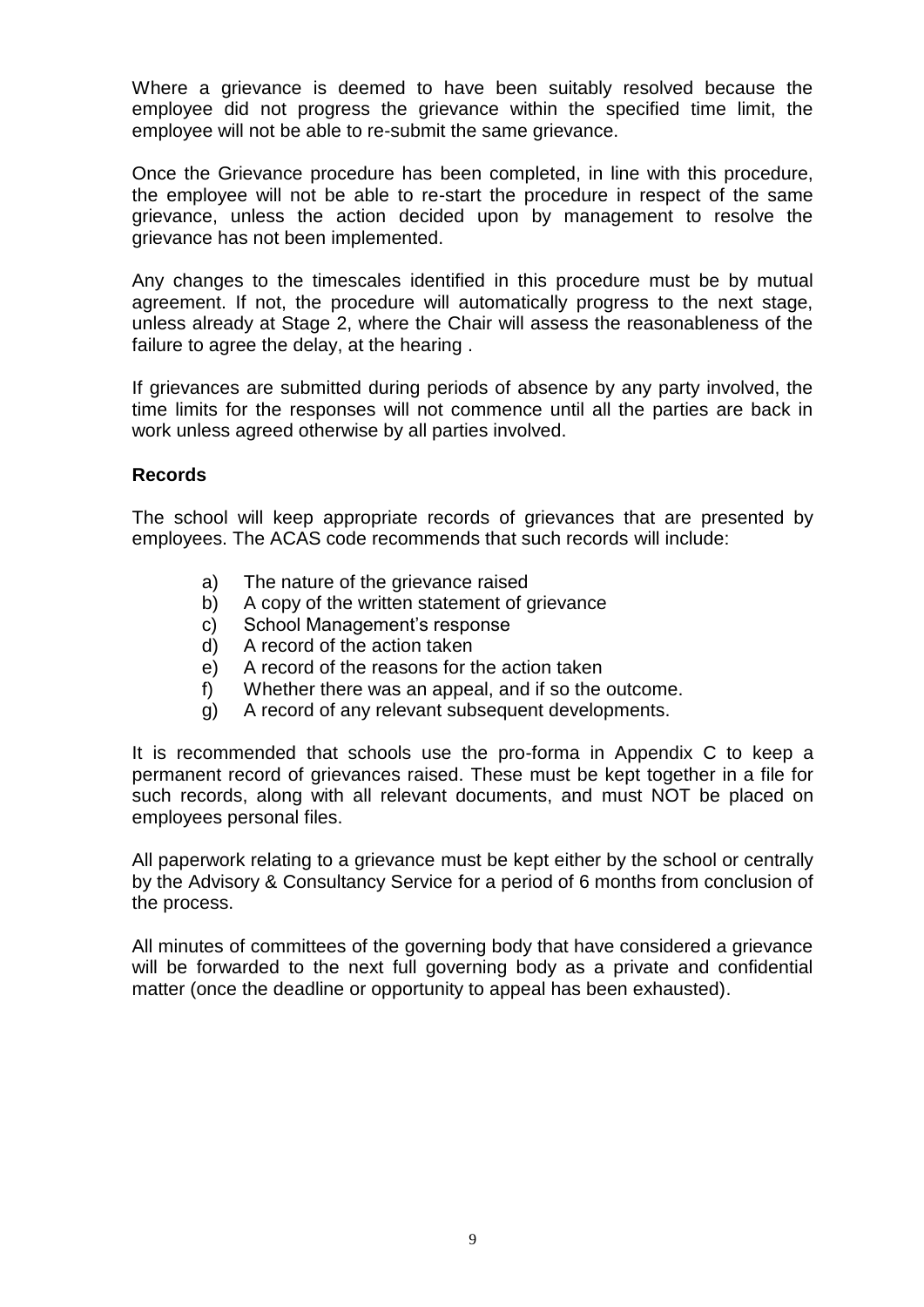#### **Sources of information**

ACAS Code of Practice on Disciplinary and Grievance Procedures 2009, available from [www.acas.org.uk](http://www.acas.org.uk/)

#### **Interpreting the Policy**

In the event of a dispute regarding the interpretation of the policy advice must be sought from the LA Advisory & Consultancy Service. The LA may seek national or local employers' organisation advice before issuing any guidance.

Any advice regarding interpretation will automatically become incorporated into this policy and will be binding on all schools that have adopted it. This is to ensure consistency in practice across all schools.

| <b>POLICY ADOPTION AND REVISION DETAILS</b> |                 |                  |      |  |  |  |  |  |
|---------------------------------------------|-----------------|------------------|------|--|--|--|--|--|
| <b>LEAD ADVISER</b>                         | M Bailey<br>Jay | <b>LA REVIEW</b> | 2013 |  |  |  |  |  |
| <b>SIGNED OFF BY</b>                        | 2012            | <b>GOVERNORS</b> |      |  |  |  |  |  |
| <b>LA DATE</b>                              |                 | <b>REVIEW</b>    |      |  |  |  |  |  |
| <b>ADOPTED BY</b>                           |                 |                  |      |  |  |  |  |  |
| <b>SCHOOL ON</b>                            |                 |                  |      |  |  |  |  |  |
| <b>EFFECTIVE</b>                            |                 |                  |      |  |  |  |  |  |
| <b>DATE</b>                                 |                 |                  |      |  |  |  |  |  |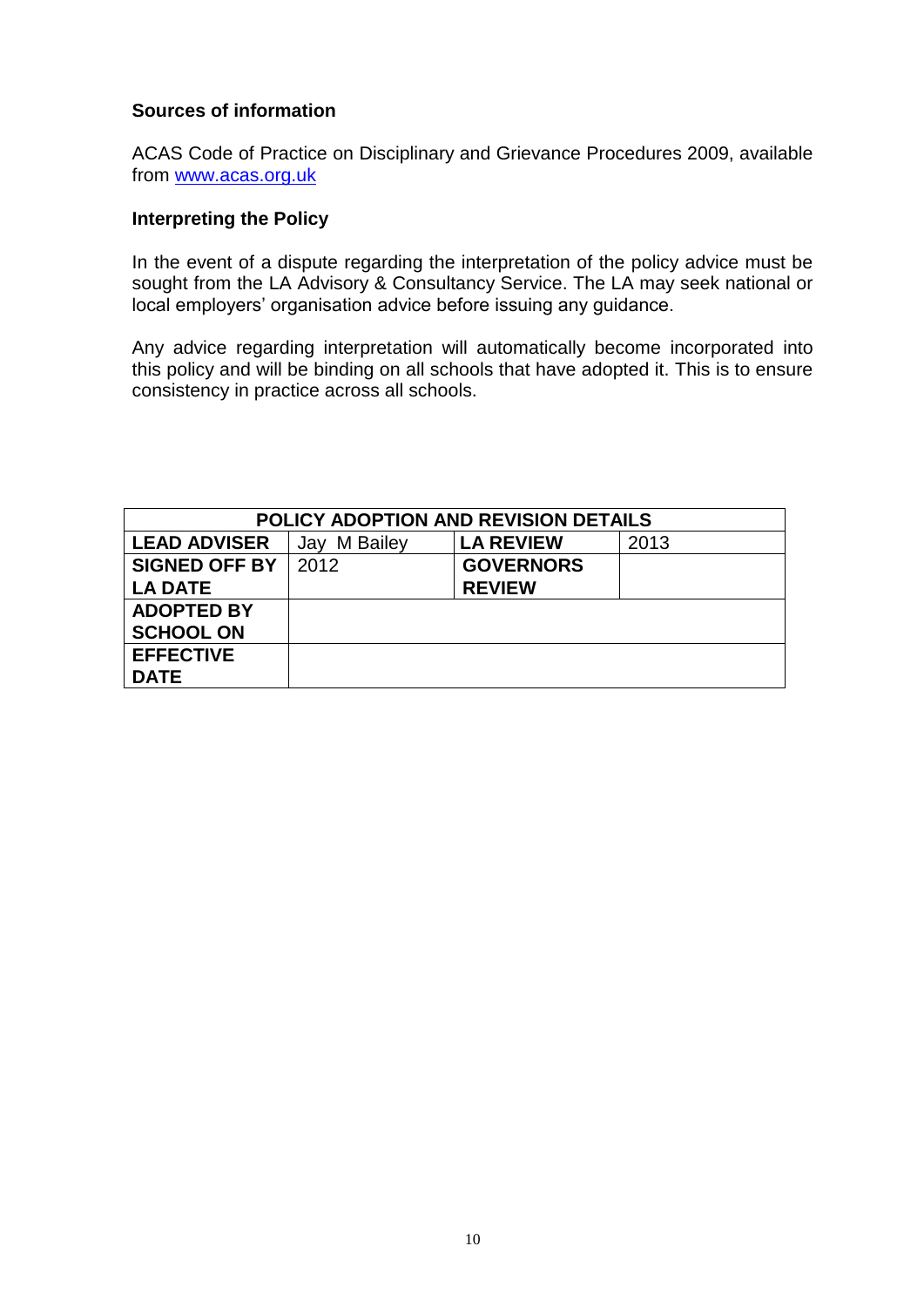#### **Inviting an employee to attend a Grievance Hearing**

Dear **(name)**

#### **Invite to Hearing under the Provision of the Grievance Procedure (Schools)**

I refer to your **Stage One (Two)** Grievance Statement Form which I received on **(date)** and write to inform you that a hearing has been arranged to take place at **(time)** on **(date)** at **(venue).**

I will hear the grievance, and **(name),** the schools Senior Human Resource Adviser will be in attendance in an advisory capacity **(1)**. I have also made arrangements for **(name)** your Line Manager/Head teacher **(2)** to attend to respond to your grievance.

You have a right to be accompanied at the grievance hearing by your trade union representative or a work based colleague of your choice.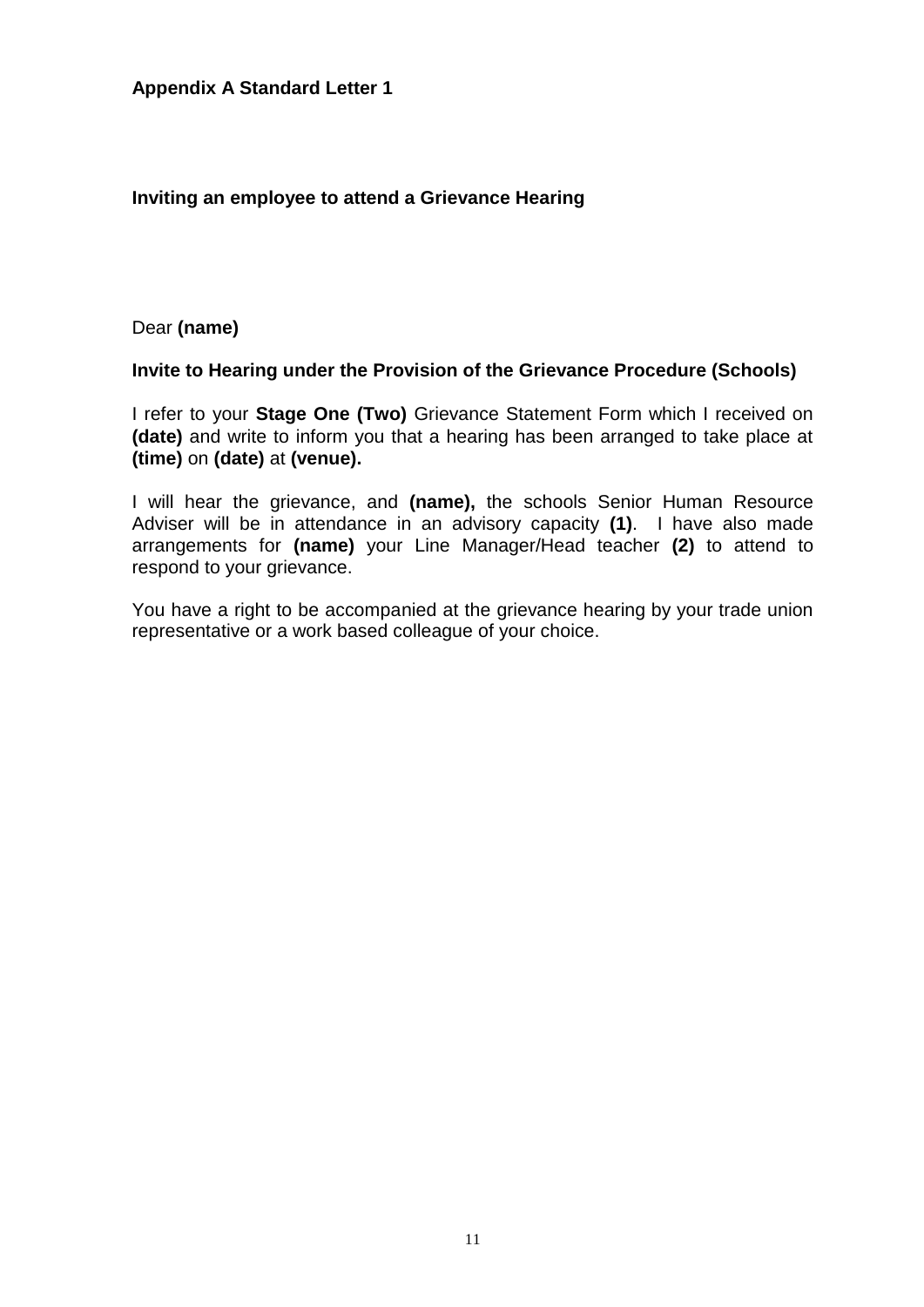## **Appendix B**

#### **Notification of Outcome**

Dear <Name>

Further to the recent meeting with **<name>** or letter of **<date>** where you raised the following grievance

#### *<State the grievance as clearly as possible>*

I can now confirm that I have considered the matter and concluded that the following action is appropriate

#### **<State what action you intend to take or if there are no grounds for the grievance inform the employee that you are not upholding their complaint.>**

I hope that this now concludes that matter, however if you are not satisfied with this decision you have the right to progress your grievance to *<stage one/ Stage two>* of the process. If you wish to progress to *<stage two >* you must inform *<Head Teacher / Chair of Governors>* in writing within 5 working days of receiving this letter, using the attached form <*attach a copy of the form to progress to stage one or stage two as appropriate*>. This should be returned to <**specify appropriate return address for Head Teacher, Chair of Governors, and Chair of Appeals Committee**>

On receipt of your request I will arrange for a meeting with *<Head Teacher / Chair of Governors/ Appeals Committee>* to consider your complaint. At this meeting you have the right to be accompanied by a trade union representative or a work colleague.

I would be grateful if you could contact me at your earliest opportunity to inform me whether you are satisfied with this outcome.

Yours Sincerely

*<Senior Manager / Head Teacher / Chair of Governors>*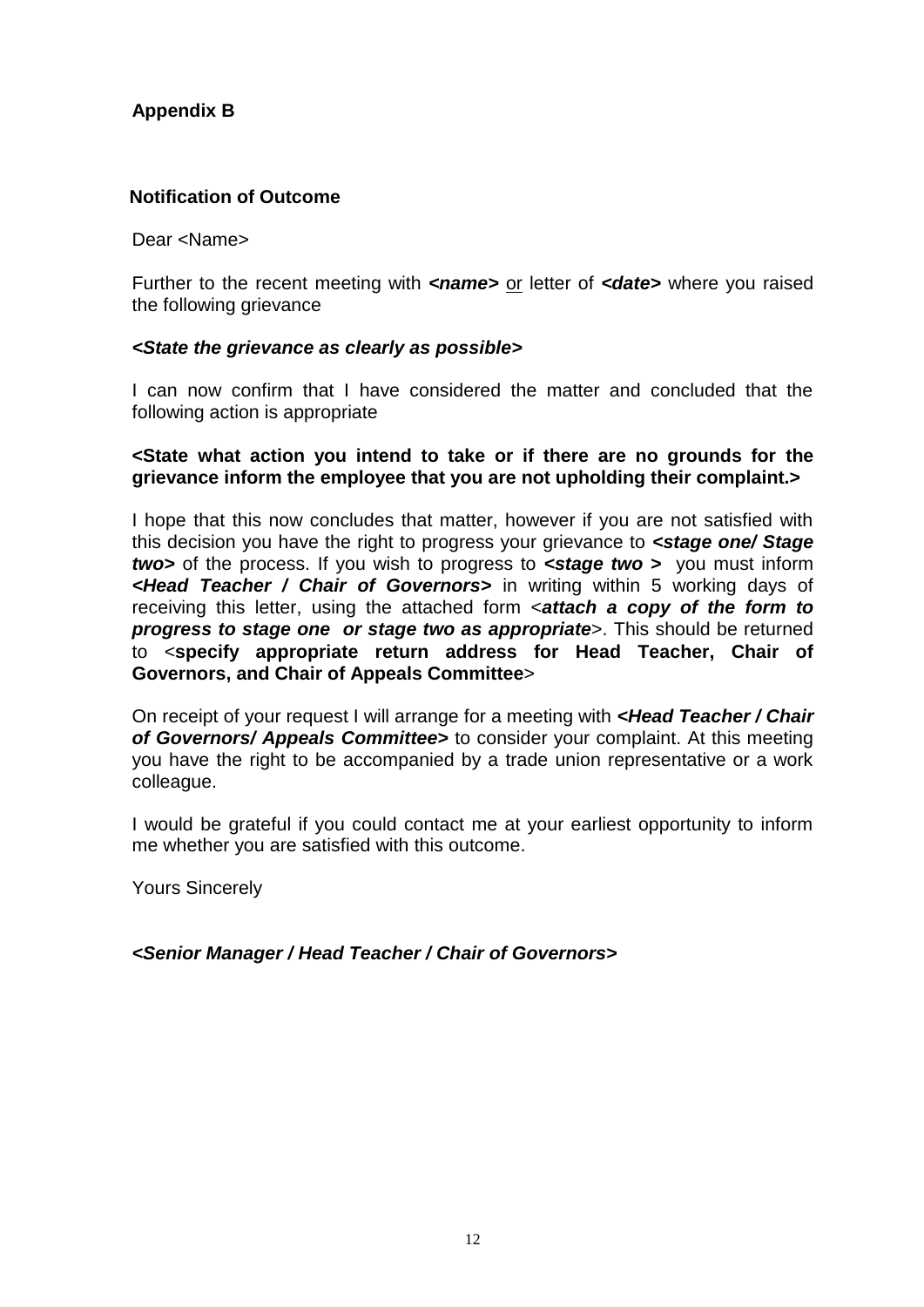# **Appendix C Grievance Forms**

- Request to move to Stage 1
- Request to Move to Stage 2 (Appeal)
- Grievance Record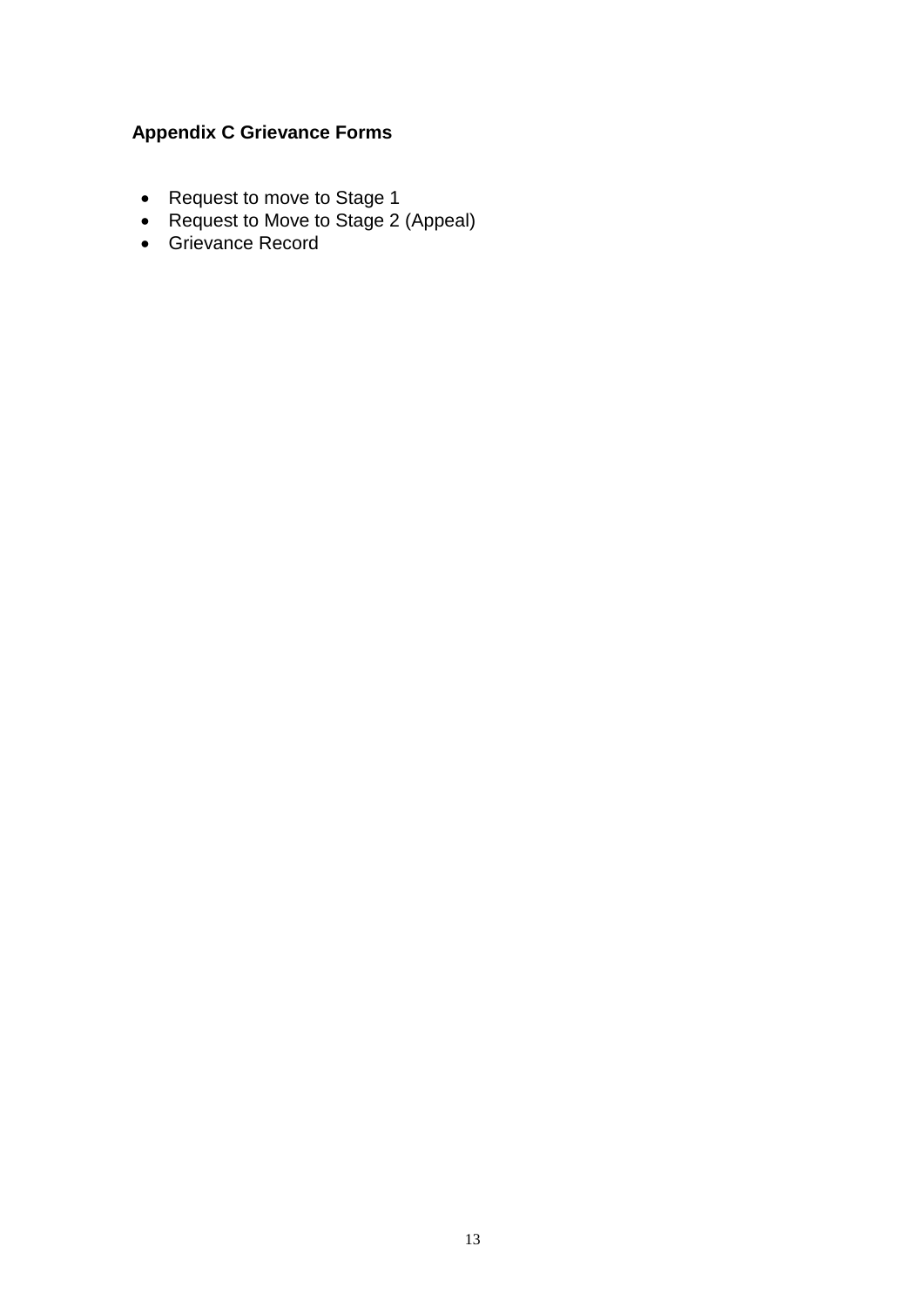#### **STAGE ONE GRIEVANCE STATEMENT**

| Name(s)                              |  |  |  |  |  |  |  |
|--------------------------------------|--|--|--|--|--|--|--|
|                                      |  |  |  |  |  |  |  |
| School                               |  |  |  |  |  |  |  |
|                                      |  |  |  |  |  |  |  |
| Post Title                           |  |  |  |  |  |  |  |
|                                      |  |  |  |  |  |  |  |
| Length of Service in Post            |  |  |  |  |  |  |  |
|                                      |  |  |  |  |  |  |  |
| Date of Informal discussion          |  |  |  |  |  |  |  |
|                                      |  |  |  |  |  |  |  |
| Officer who heard Informal Grievance |  |  |  |  |  |  |  |

#### **COMPLETE ALL SECTIONS**

What are you aggrieved about? Please be specific.

#### Relevant Background to the Grievance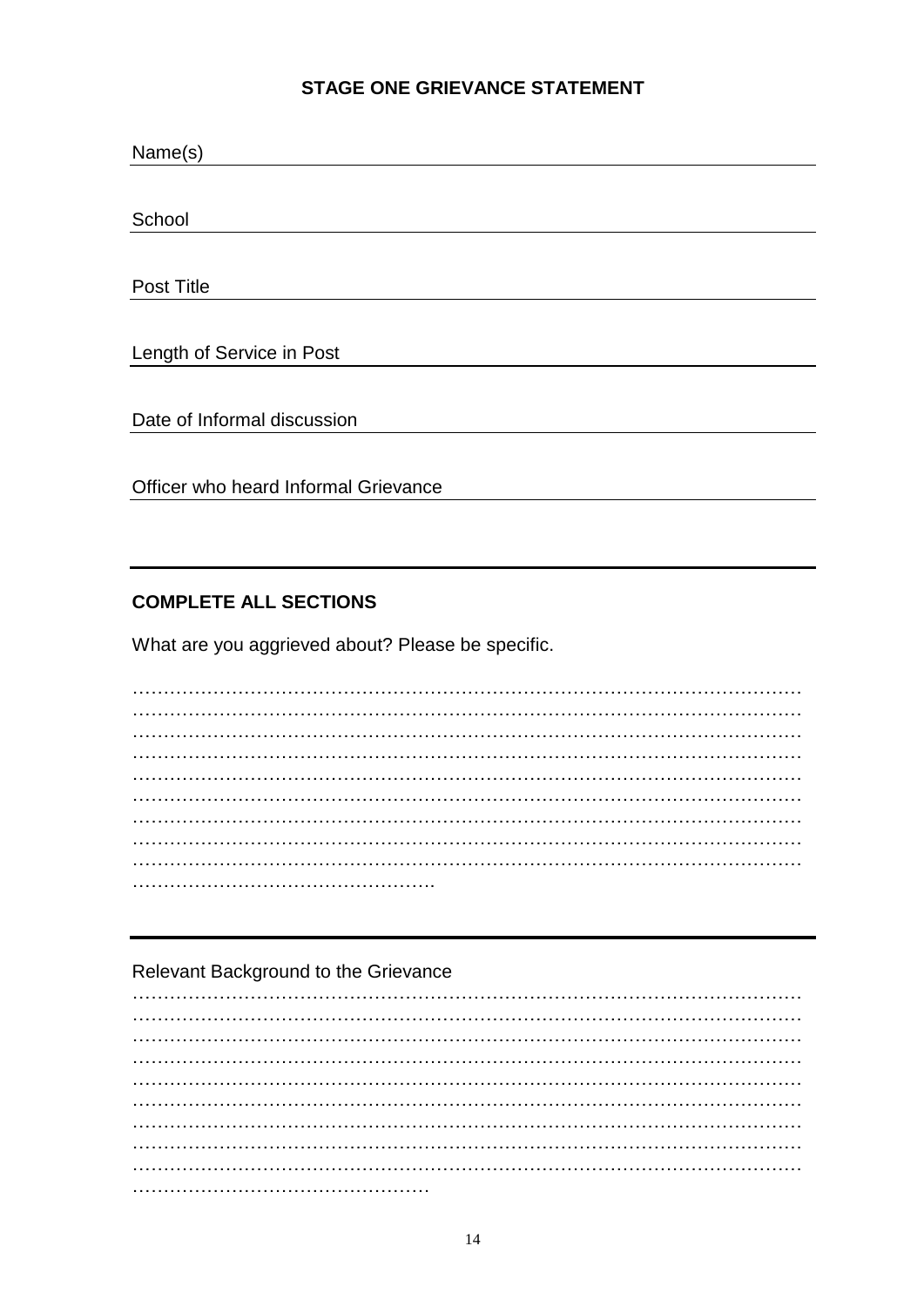What remedy do you want? What do you think Management should do to resolve the grievance to your satisfaction?

 $\mathcal{L}^{\text{max}}$ ……………………………………………………………………………………………… ………………………………………………………………………………………………  $\mathcal{L}^{\text{max}}$ ……………………………………………………………………………………………… ……………………………………………………………………………………………… ……………………………………………………………………………………………… ……………………………………………………………………………………………… ………………………………………………

What was the outcome of your Informal Grievance Meeting? (Attach any correspondence you have received)

……………………………………………………………………………………………… ………………………………………………………………………………………………  $\mathcal{L}^{\text{max}}$  $\mathcal{L}^{\text{max}}$ ……………………………………………………………………………………………… ……………………………………………………………………………………………… ……………………………………………………………………………………………… …………………………………………………….

Signed ………………………………… Dated………………………………..

Please retain a copy of this document along with any written responses you receive for your records and future reference.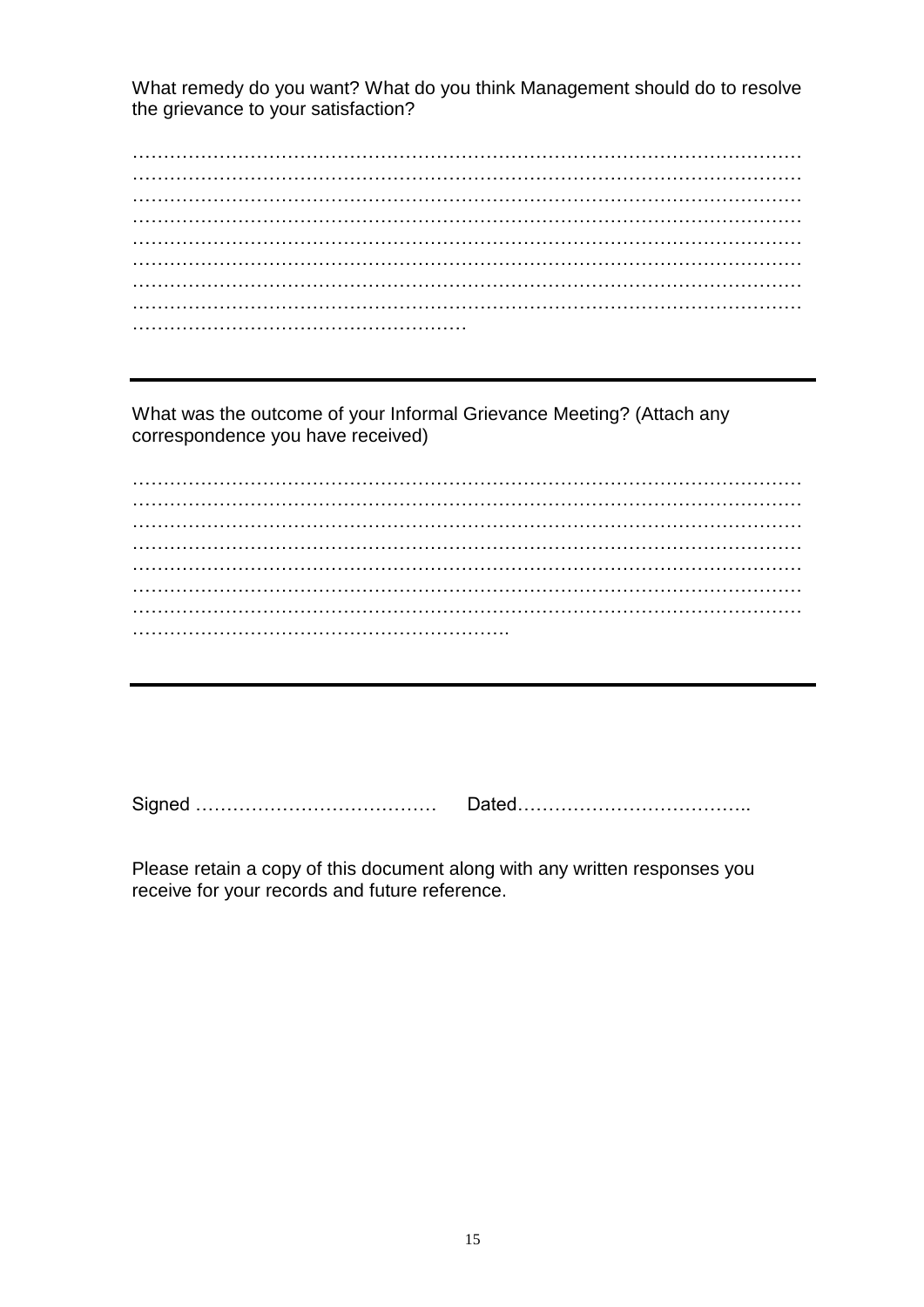#### **STAGE TWO GRIEVANCE STATEMENT**

| Name(s)                                          |
|--------------------------------------------------|
|                                                  |
| School                                           |
|                                                  |
| Post Title                                       |
|                                                  |
| Length of Service in Post                        |
|                                                  |
| Date of Stage One Grievance Hearing              |
|                                                  |
| Officer(s) who heard Stage One Grievance Hearing |

# **COMPLETE ALL SECTIONS**

What was the outcome of your Stage One Hearing? (attach any correspondence you have received)

 $\mathcal{L}^{\text{max}}_{\text{max}}$ ……………………………………………………………………………………………… ……………………………………………………………………………………………… ……………………………………………………………………………………………… ……………………………………………………………………………………………… ……………………………………………………………………………………………… ……………………………………………………………………………………………… …………………………………………………….

What do you continue to be aggrieved about? Please be specific.

……………………………………………………………………………………………… ……………………………………………………………………………………………… ……………………………………………………………………………………………… ……………………………………………………………………………………………… ……………………………………………………………………………………………… ……………………………………………………………………………………………… ……………………………………………………………………………………………… ……………………………………………………………………………………………… ………………………………………………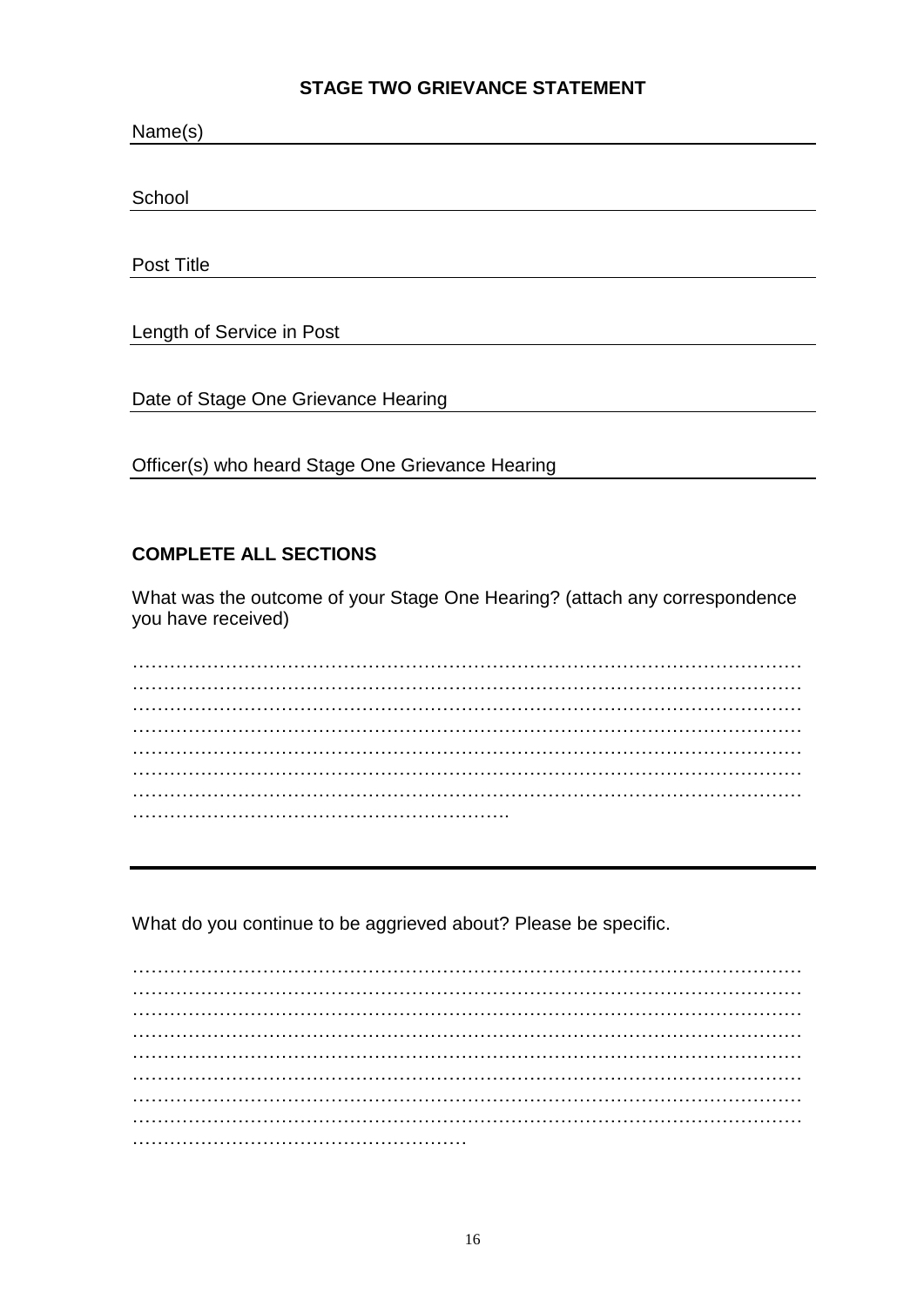What remedy do you want? What do you think Management should do to resolve the grievance to your satisfaction?

……………………………………………………………………………………………… ……………………………………………………………………………………………… ……………………………………………………………………………………………… ……………………………………………………………………………………………… ……………………………………………………………………………………………… ……………………………………………………………………………………………… ……………………………………………………………………………………………… ……………………………………………………………………………………………… ……………………………………………………………………………………………… ……………………………………………………………………………………………… ……………………………………………………………………………………………… ………………………………………………………………………………………………

Signed ………………………………… Dated………………………………..

Please retain a copy of this document along with any written responses you receive for your records and future reference.

**A copy of the letter confirming the outcome of the Stage One for the employee should be attached to this form.**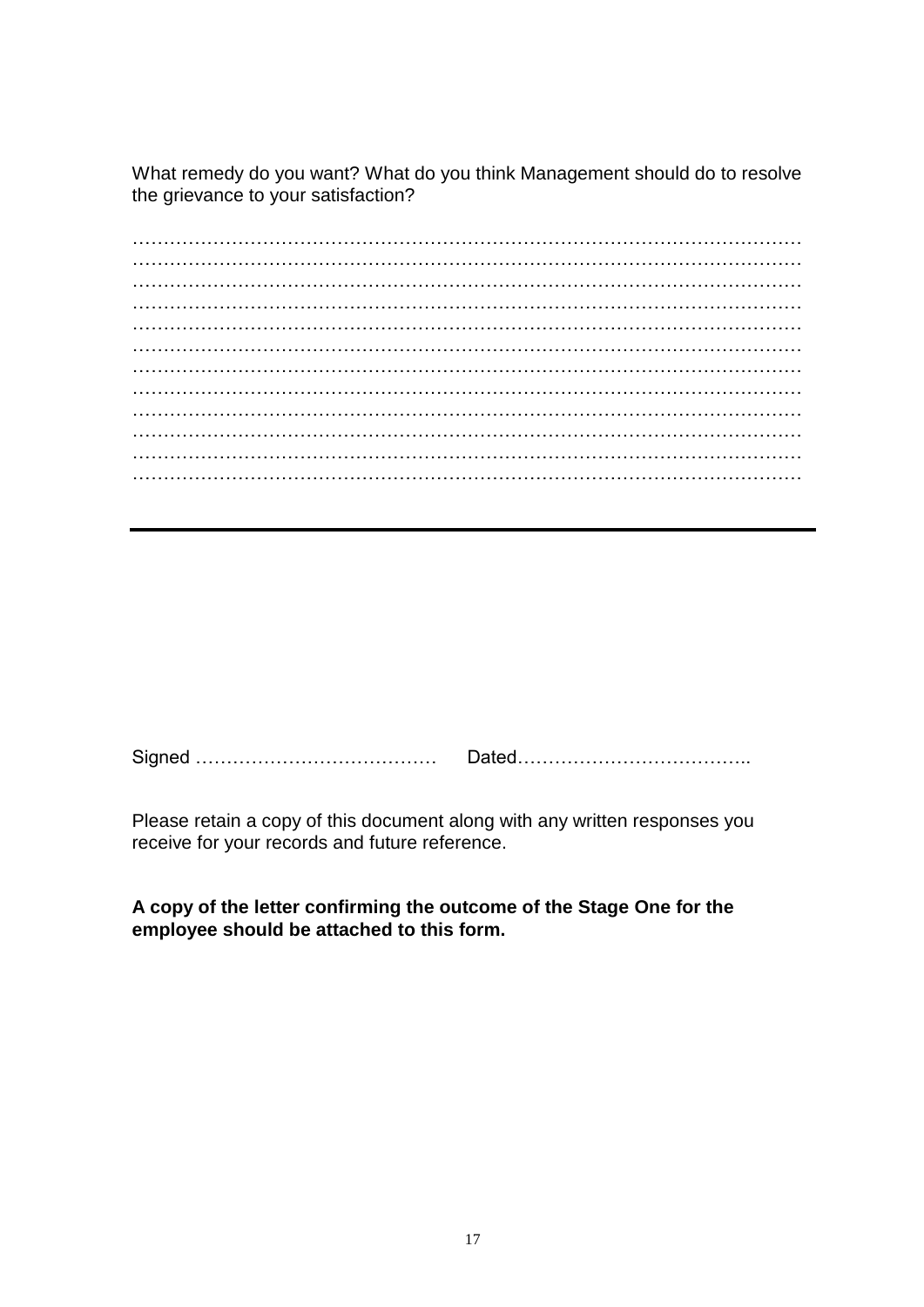| <b>Brief Description of the Grievance raised</b> |                                                                         |  |  |  |  |  |  |  |  |  |
|--------------------------------------------------|-------------------------------------------------------------------------|--|--|--|--|--|--|--|--|--|
|                                                  |                                                                         |  |  |  |  |  |  |  |  |  |
|                                                  |                                                                         |  |  |  |  |  |  |  |  |  |
|                                                  |                                                                         |  |  |  |  |  |  |  |  |  |
|                                                  |                                                                         |  |  |  |  |  |  |  |  |  |
|                                                  |                                                                         |  |  |  |  |  |  |  |  |  |
|                                                  |                                                                         |  |  |  |  |  |  |  |  |  |
|                                                  |                                                                         |  |  |  |  |  |  |  |  |  |
|                                                  |                                                                         |  |  |  |  |  |  |  |  |  |
| <b>Stage One</b>                                 | <b>Brief Descriptions of the schools response</b><br><b>Response by</b> |  |  |  |  |  |  |  |  |  |
|                                                  |                                                                         |  |  |  |  |  |  |  |  |  |
|                                                  |                                                                         |  |  |  |  |  |  |  |  |  |
|                                                  |                                                                         |  |  |  |  |  |  |  |  |  |
|                                                  |                                                                         |  |  |  |  |  |  |  |  |  |
|                                                  |                                                                         |  |  |  |  |  |  |  |  |  |
|                                                  |                                                                         |  |  |  |  |  |  |  |  |  |
|                                                  |                                                                         |  |  |  |  |  |  |  |  |  |
|                                                  |                                                                         |  |  |  |  |  |  |  |  |  |
| <b>Stage Two</b>                                 | <b>Response by</b>                                                      |  |  |  |  |  |  |  |  |  |
|                                                  |                                                                         |  |  |  |  |  |  |  |  |  |
|                                                  |                                                                         |  |  |  |  |  |  |  |  |  |
|                                                  |                                                                         |  |  |  |  |  |  |  |  |  |
|                                                  |                                                                         |  |  |  |  |  |  |  |  |  |
|                                                  |                                                                         |  |  |  |  |  |  |  |  |  |
|                                                  |                                                                         |  |  |  |  |  |  |  |  |  |
|                                                  |                                                                         |  |  |  |  |  |  |  |  |  |
|                                                  |                                                                         |  |  |  |  |  |  |  |  |  |
|                                                  |                                                                         |  |  |  |  |  |  |  |  |  |
|                                                  |                                                                         |  |  |  |  |  |  |  |  |  |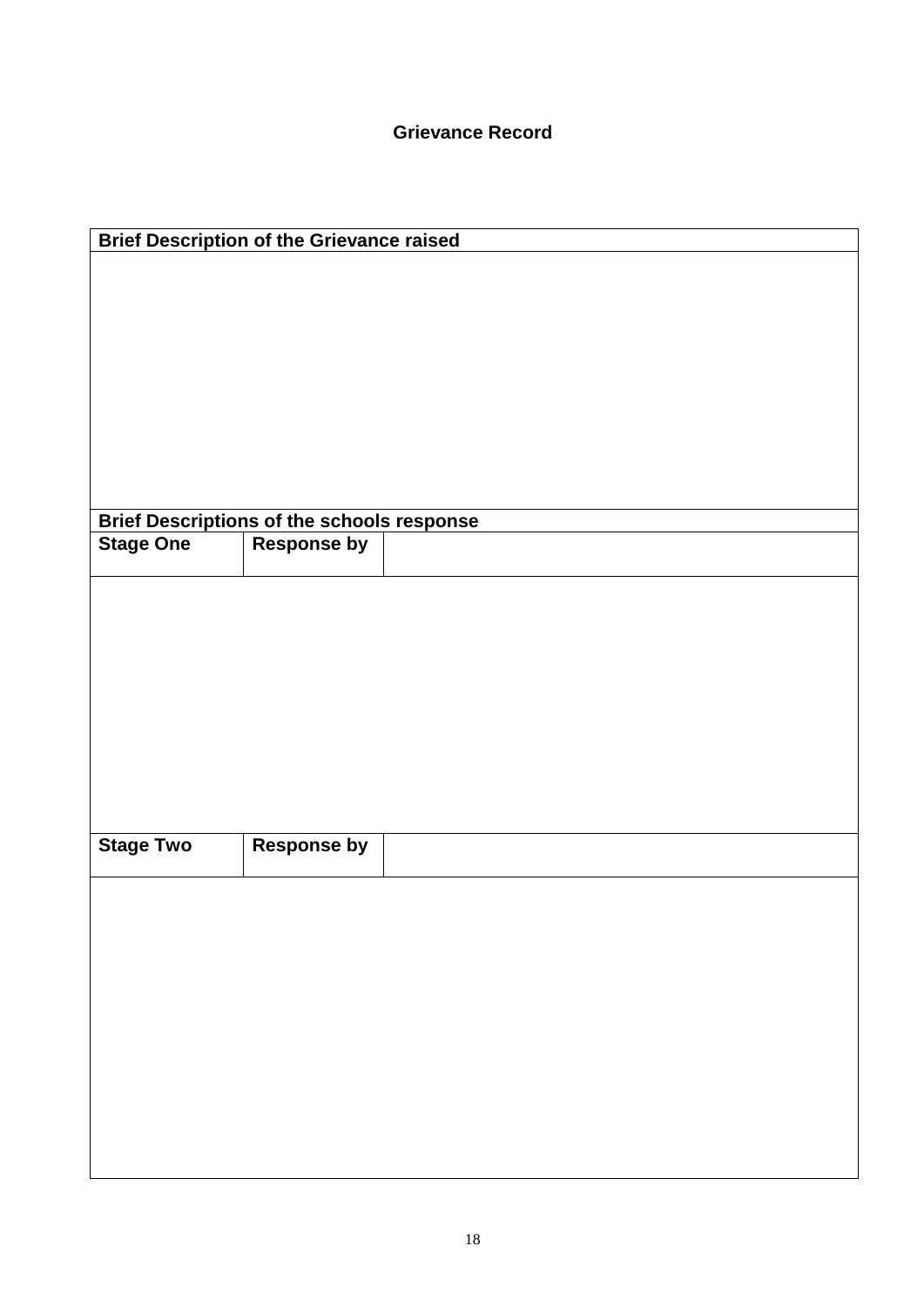**Action Taken, including reasons for action**

**Subsequent Developments**

**Any other Comments**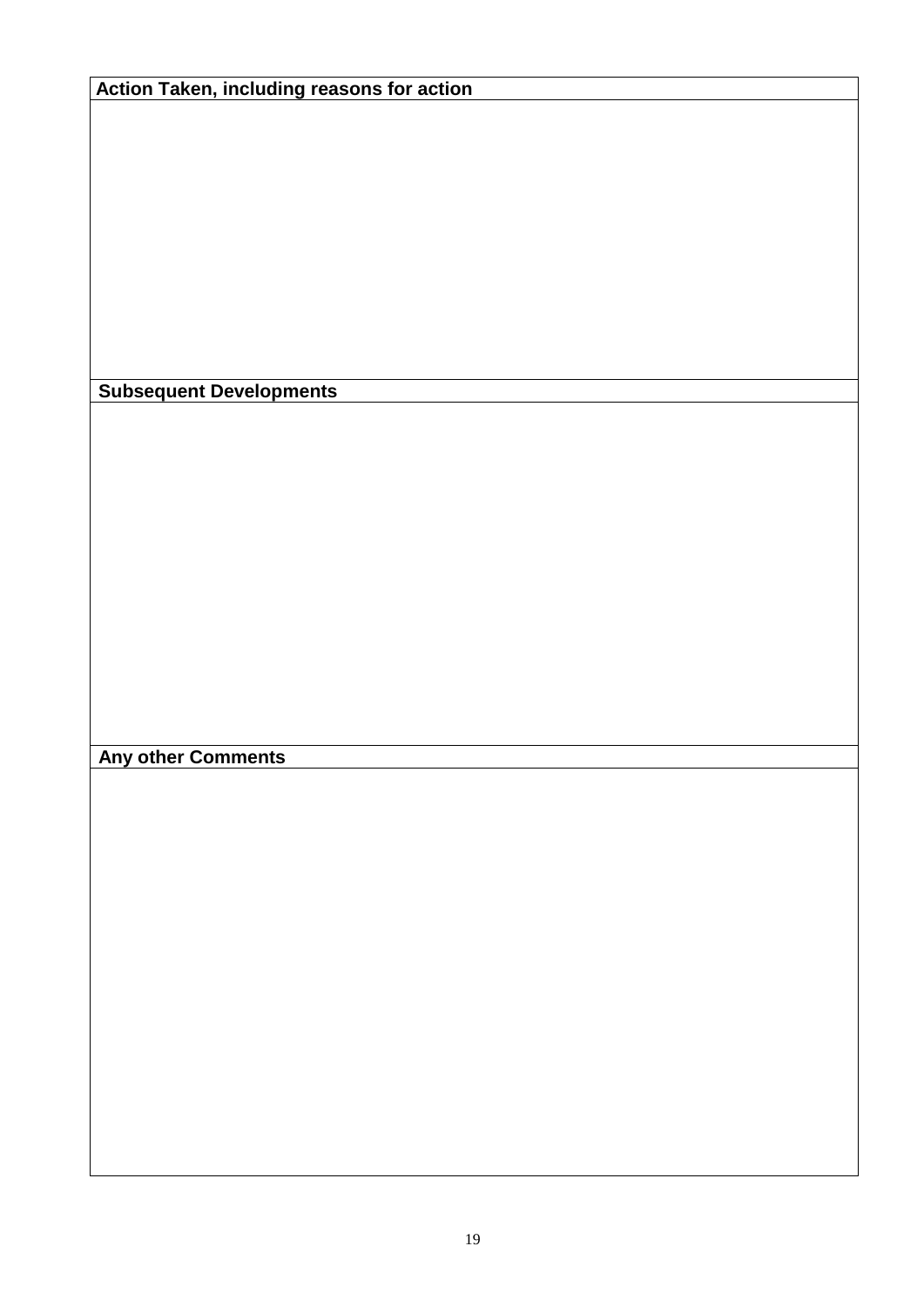# **Check list of Documents (To be attached to this record)** Original written notice of grievance (Stage One – If appropriate) • Initial Response (Stage One – If appropriate) • Form Requesting to proceed to stage Two • Stage Two response • Notes of appeal hearing (stage two) Notification of outcome of appeal ( stage two) **Record Completed by Name Job Title Date Signature**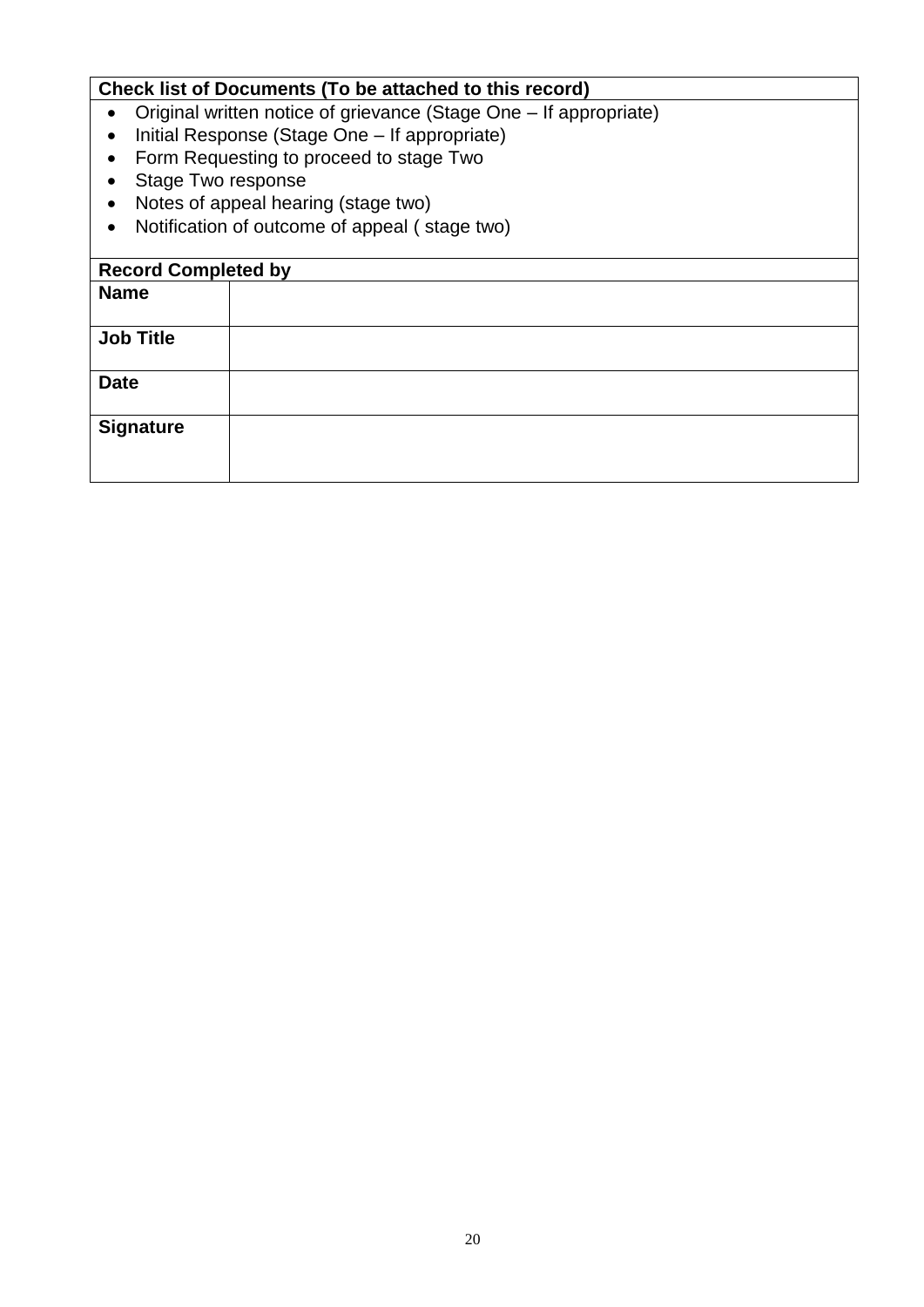# **Appendix D**

# **Public Interest Disclosure Act (1998)**

### **1. What is Whistle blowing?**

1.1. The following definitions have been put forward by the Chartered Institute of Personnel & Development as definitions of whistle blowing.

"raising concerns about misconduct within an organisation or within an independent structure associated with it" (Nolan Committee on Standards in Public Life)

"bringing an activity to a sharp conclusion as if by the blast of a whistle" (Oxford English Dictionary)

"giving information (usually to the authorities) about illegal and underhand practices" (Chambers Dictionary)

#### **2. What is a protected disclosure?**

- 2.1. A disclosure will qualify for protection if, in the reasonable belief of the individual, it relates to one or more of the following
	- 2.1.1. A criminal offence
	- 2.1.2. A failure to comply with a statutory obligation
	- 2.1.3. A miscarriage of justice
	- 2.1.4. The endangering of an individuals health and safety
	- 2.1.5. Damage to the environment
	- 2.1.6. Deliberate concealment of information relating to any of the above.

#### **3. What the legislation covers**

- 3.1. The legislation applies to the following three categories of disclosure.
	- 3.1.1. Disclosure to the **employer** will be protected, provided it is made in good faith and the whistleblower has a reasonable suspicion that the alleged malpractice has occurred, is occurring, or is likely to occur.
	- 3.1.2. Disclosure to a regulator (e.g. Health and Safety Executive, Environment Agency etc.) will be protected, provided that the whistleblower honestly and reasonably believes that the information and any allegations in it are substantially true.
	- 3.1.3. Disclosure to other bodies (e.g. the media) is protected as long as it meets the requirements for the previous two forms of disclosure *AND* it is reasonable to do so in the circumstances *AND* it is not made for personal gain.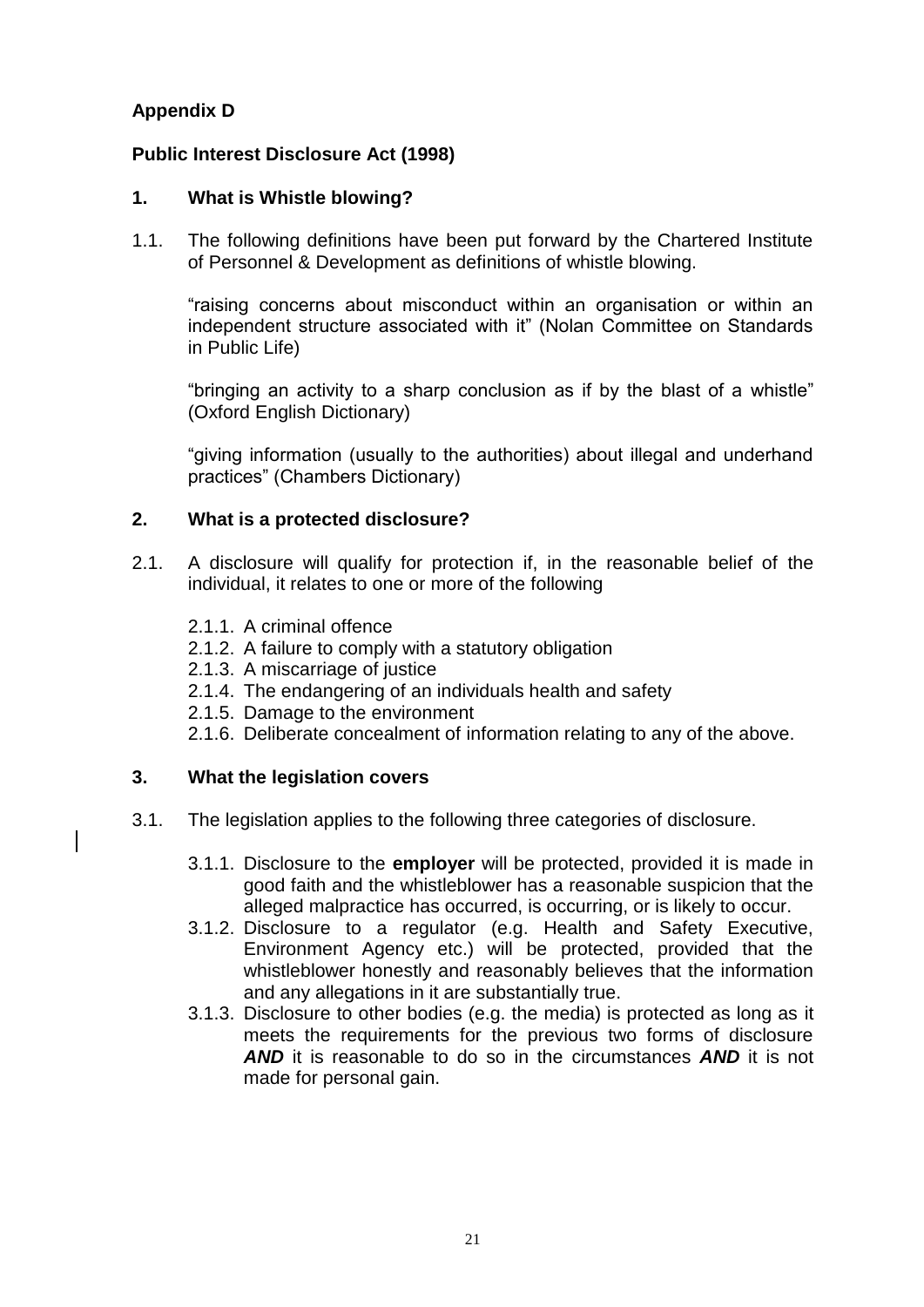#### **4. Requirements to secure protection under the act**

- 4.1. In order to qualify for protection the disclosure must meet the above criteria, depending on whom the disclosure is to. In addition the whistleblower must also meet at least one of the following preconditions.
	- 4.1.1. They had a reasonable belief that they would suffer from victimisation if they raised the matter internally.
	- 4.1.2. They reasonably believed that the matter related to a criminal offence.
	- 4.1.3. There was no prescribed regulator and they reasonably believed that the evidence was likely to be concealed or destroyed.
	- 4.1.4. The concern had already been raised internally or with a prescribed regulator.
	- 4.1.5. The concern is of an "exceptionally serious" nature
	- 4.1.6. They had suffered an identifiable detriment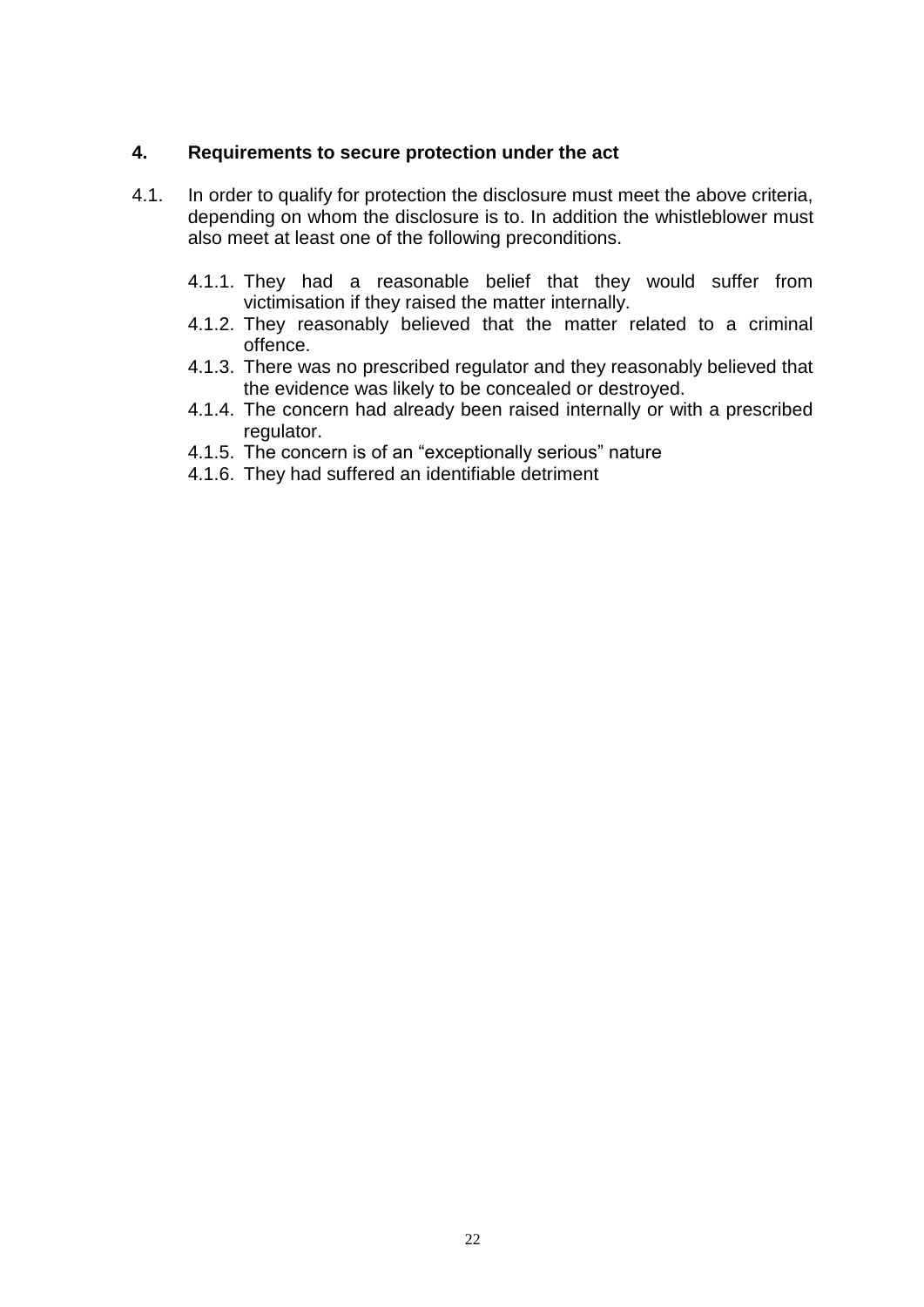# **Appendix E Format of Grievance (Stage One)**

#### **1. Membership of Panel**

- Head teacher/Chair of Governing Body
- Senior Human Resources Adviser, as required in an advisory capacity.

#### **2. The Parties & Witnesses**

- The employee bringing the grievance and their representative.
- The respondent (author of the Statement of Case under consideration) and their representative
- Witnesses as required.

#### **3. Procedure**

- The Head teacher/Chair of Governing Body introduces the panel and explains the purpose of the meeting, which is to make a decision at stage one of the grievance procedure
- The Head Teacher/Chair of Governing Body asks the employee bringing the grievance, or their representative, to explain why
	- $\circ$  He / she is aggrieved
- The employee bringing the grievance may call witnesses in support of their case who may have questions put to him / her by all parties before he / she leaves the room.
- The Head teacher/Chair of Governing Body and the Senior HR adviser have the opportunity to ask any questions of the employee bringing the grievance
- The respondent puts forward their case.
- The respondent may call witnesses in support of their case who may have questions put to them by all parties before he / she leaves the room.
- The employee bringing the grievance or their representative has the opportunity to ask any questions of the respondent.
- The Head teacher/Chair of Governing Body and the Senior HR adviser have the opportunity to ask any questions of the respondent.
- The respondent sums up.
- The employee bringing the grievance sums up.
- All parties withdraw except for the Head teacher/Chair of Governing Body and the Senior HR Adviser whilst a decision is made. If possible, a decision will be given verbally – shortly after the hearing and in all cases the decision must be confirmed in writing within 10 working days of the meeting.
- All parties will be recalled to hear the decision and the aggrieved will be informed
	- a) The employee will be informed of the right of appeal to the appeals committee of the Governing Body and that if they wish to exercise this right, they should write to the Head teacher/Chair of Governing Body within 10 working days of receiving written notification of the decision.